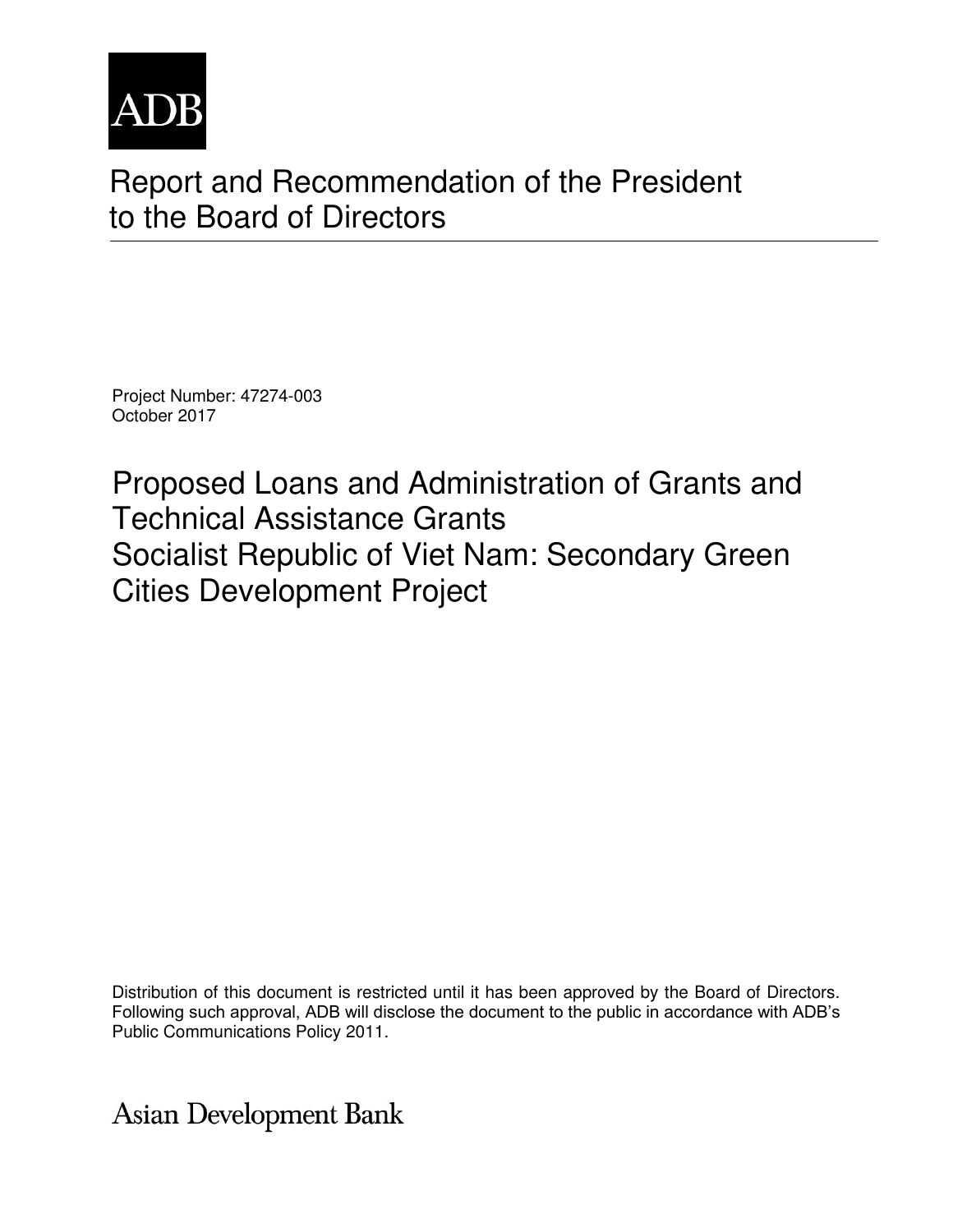### **CURRENCY EQUIVALENTS**

(as of 6 October 2017)

| Currency unit     | -   | dong $(D)$           |
|-------------------|-----|----------------------|
| D <sub>1.00</sub> | $=$ | \$0.000044           |
| \$1.00            | $=$ | D <sub>22</sub> ,729 |

#### **ABBREVIATIONS**

| Asian Development Bank                            |
|---------------------------------------------------|
| city people's committee                           |
| environmental management plan                     |
| <b>GrEEEn City Action Plan</b>                    |
| <b>Global Environment Facility</b>                |
| hectare                                           |
| kilometer                                         |
| Ministry of Natural Resources and Environment     |
| operation and maintenance                         |
| project administration manual                     |
| project management unit                           |
| provincial people's committee                     |
| People's Republic of China                        |
| resettlement and ethnic minority development plan |
| technical assistance                              |
| Urban Climate Change Resilience Trust Fund        |
| Urban Financing Partnership Facility              |
|                                                   |

# **NOTE**

In this report, "\$" refers to United States dollars.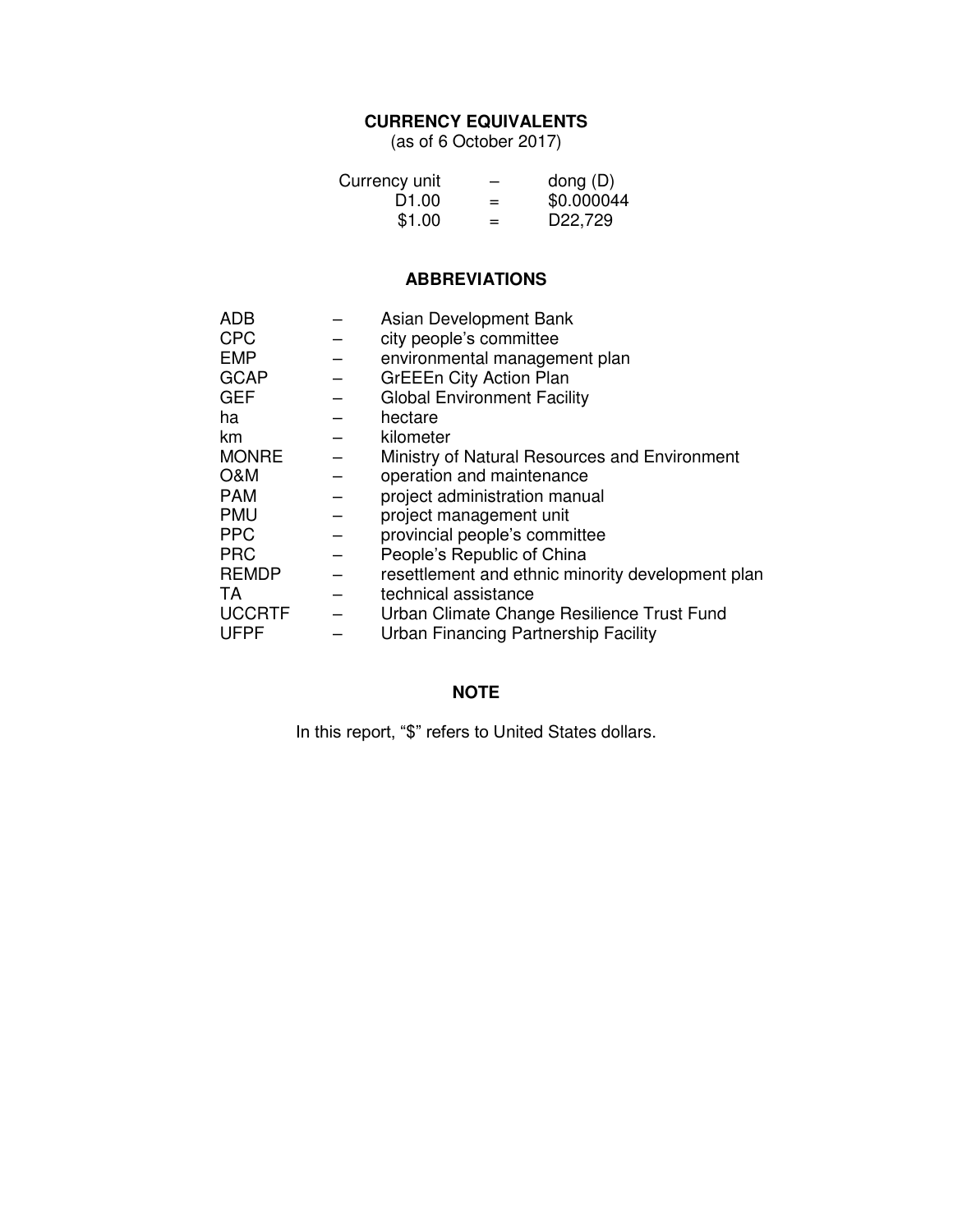| <b>Vice-President</b><br><b>Director General</b><br><b>Directors</b> | S. Groff, Operations 2<br>R. Subramaniam, Southeast Asia Department (SERD)<br>E. Honda, Officer-in-Charge, Urban Development and Water                                                                                                                                                                                                                                                                                                                                                                                                                                                                                                                                                                                                                                                                                                                                                                                                                    |
|----------------------------------------------------------------------|-----------------------------------------------------------------------------------------------------------------------------------------------------------------------------------------------------------------------------------------------------------------------------------------------------------------------------------------------------------------------------------------------------------------------------------------------------------------------------------------------------------------------------------------------------------------------------------------------------------------------------------------------------------------------------------------------------------------------------------------------------------------------------------------------------------------------------------------------------------------------------------------------------------------------------------------------------------|
|                                                                      | Division, SERD<br>E. Sidgwick, Viet Nam Resident Mission, SERD                                                                                                                                                                                                                                                                                                                                                                                                                                                                                                                                                                                                                                                                                                                                                                                                                                                                                            |
| Team leader<br><b>Team members</b>                                   | S. Ishii, Senior Urban Development Specialist, SERD<br>L. Adams, Senior Social Development Specialist, SERD<br>L. Balicanot, Associate Project Officer, SERD<br>N. M. Binh, Senior Project Officer (Urban), SERD<br>E. Dig, Operations Assistant, SERD<br>B. Dunn, Principal Environment Specialist, Sustainable<br>Development and Climate Change Department (SDCC)<br>A. Fox, Principal Procurement Specialist, Operations Services and<br><b>Financial Management Department</b><br>N. T. Giang, Social Development Officer (Gender), SERD<br>H. Jenny, Principal Infrastructure Specialist, East Asia Department<br>A. Morel, Senior Environment Specialist, SERD<br>A. Orbe, Senior Operations Assistant, SERD<br>M. Ovenden, Social Development Specialist (Resettlement), SERD<br>C. Pak, Senior Counsel, Office of the General Counsel<br>S. Tansengco-Schapero, Senior Finance Specialist, SERD<br>S. Vemuri, Urban Development Specialist, SERD |
| Peer reviewers                                                       | V. Padmanabhan, Technical Advisor (Urban), SDCC<br>A. Conroy, Young Professional, SDCC                                                                                                                                                                                                                                                                                                                                                                                                                                                                                                                                                                                                                                                                                                                                                                                                                                                                    |

In preparing any country program or strategy, financing any project, or by making any designation of or reference to a particular territory or geographic area in this document, the Asian Development Bank does not intend to make any judgments as to the legal or other status of any territory or area.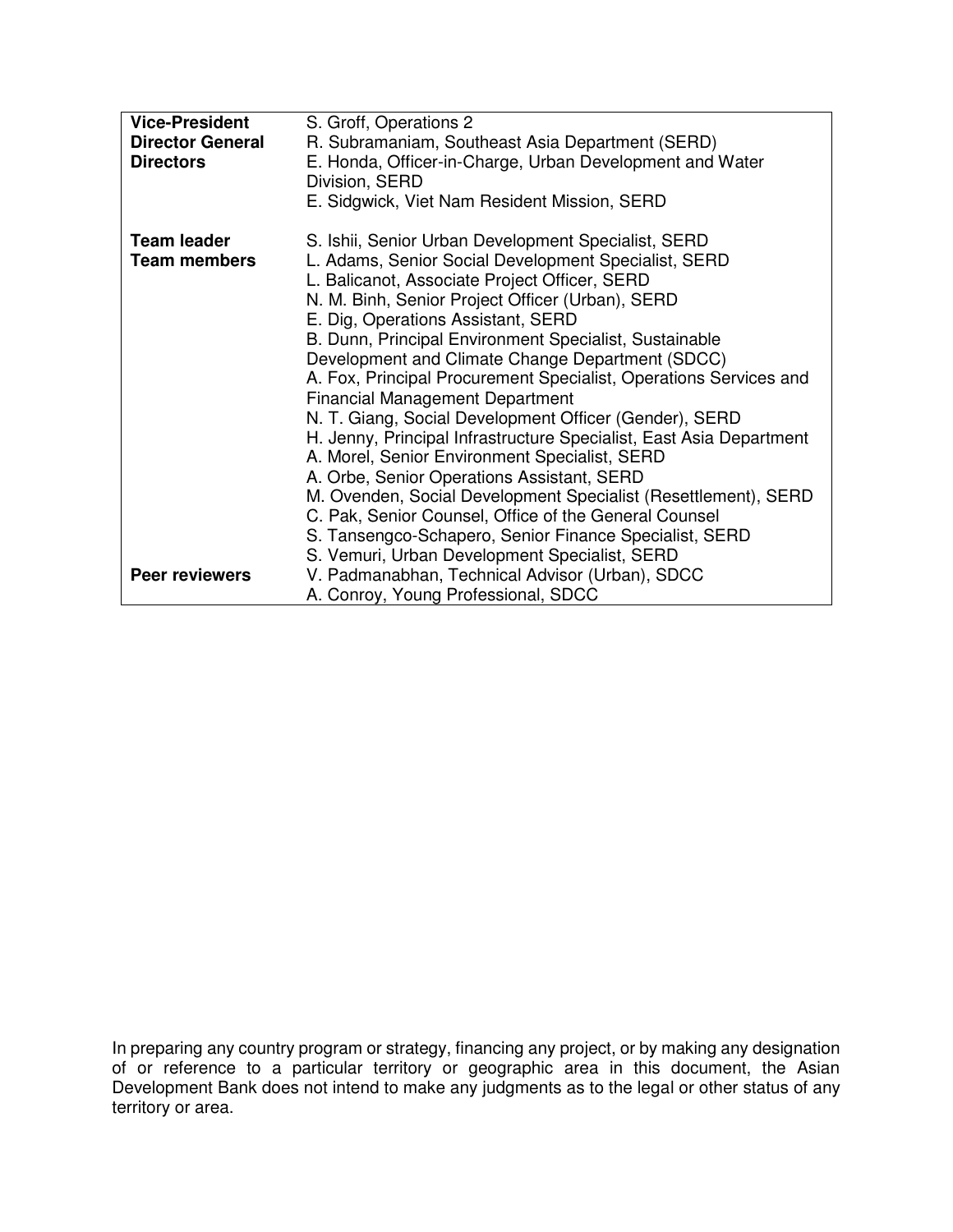# **CONTENTS**

# PROJECT AT A GLANCE

MAP

| I.   | THE PROPOSAL                                                                                                                                                                              |                                             |
|------|-------------------------------------------------------------------------------------------------------------------------------------------------------------------------------------------|---------------------------------------------|
| Ш.   | THE PROJECT                                                                                                                                                                               |                                             |
|      | Rationale<br>А.<br>В.<br>Impact and Outcome<br>C.<br>Outputs<br>D.<br>Summary Cost Estimates and Financing Plan<br>Е.<br><b>Implementation Arrangements</b>                               | 4<br>4<br>$\overline{5}$<br>$6\phantom{1}6$ |
| III. | ATTACHED TECHNICAL ASSISTANCE                                                                                                                                                             | $\overline{7}$                              |
| IV.  | <b>DUE DILIGENCE</b>                                                                                                                                                                      | 7                                           |
|      | Technical<br>А.<br>B.<br>Economic and Financial<br>C.<br>Governance<br>D.<br>Poverty, Social, and Gender<br>Ε.<br>Safeguards<br>F.<br>Summary of Risk Assessment and Risk Management Plan | 7<br>8<br>8<br>$\boldsymbol{9}$<br>9<br>10  |
| V.   | ASSURANCES AND CONDITIONS                                                                                                                                                                 | 11                                          |
| VI.  | <b>RECOMMENDATION</b>                                                                                                                                                                     | 11                                          |
|      | <b>APPENDIXES</b>                                                                                                                                                                         |                                             |
| 1.   | Design and Monitoring Framework                                                                                                                                                           | 12                                          |
| 2.   | <b>List of Linked Documents</b>                                                                                                                                                           | 15                                          |

# **Page**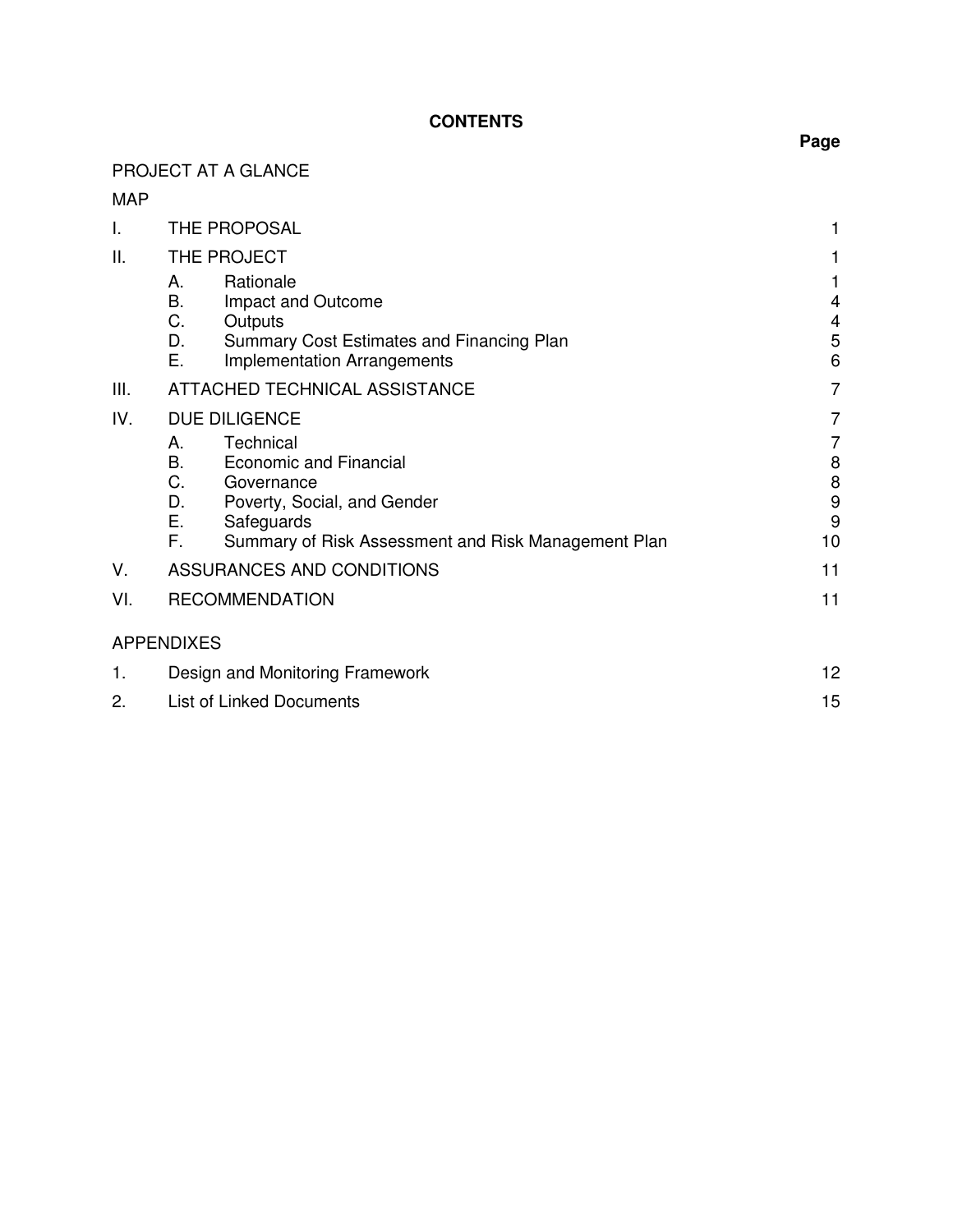# **PROJECT AT A GLANCE**

| 1. | <b>Basic Data</b>                                      |                                                                                                                           |                                        |                                   | Project Number: 47274-003 |
|----|--------------------------------------------------------|---------------------------------------------------------------------------------------------------------------------------|----------------------------------------|-----------------------------------|---------------------------|
|    | <b>Project Name</b>                                    | Secondary Green Cities Development                                                                                        | <b>Department</b>                      | SERD/SEUW                         |                           |
|    |                                                        | Project                                                                                                                   | /Division                              |                                   |                           |
|    | Country                                                | Viet Nam, Socialist Republic of                                                                                           | <b>Executing Agency</b>                | Provincial People's               |                           |
|    | <b>Borrower</b>                                        | Government of Viet Nam                                                                                                    |                                        | Committee Thua Thien Hue,         |                           |
|    |                                                        |                                                                                                                           |                                        | <b>Provincial People's</b>        |                           |
|    |                                                        |                                                                                                                           |                                        | Committee Vinh Phuc,              |                           |
|    |                                                        |                                                                                                                           |                                        | <b>Provincial People's</b>        |                           |
|    |                                                        |                                                                                                                           |                                        | Committee of Ha Giang             |                           |
|    | 2. Sector                                              | Subsector(s)                                                                                                              |                                        | <b>ADB Financing (\$ million)</b> |                           |
|    | $\sqrt{\phantom{a}}$ Water and other urban             | Other urban services                                                                                                      |                                        |                                   | 36.10                     |
|    | infrastructure and services                            |                                                                                                                           |                                        |                                   |                           |
|    |                                                        | Urban flood protection                                                                                                    |                                        |                                   | 60.87                     |
|    |                                                        | Urban sanitation                                                                                                          |                                        |                                   | 30.80                     |
|    |                                                        | Urban water supply                                                                                                        |                                        |                                   | 1.21                      |
|    | <b>Transport</b>                                       | Urban roads and traffic management                                                                                        |                                        |                                   | 41.02                     |
|    |                                                        |                                                                                                                           |                                        |                                   |                           |
|    |                                                        |                                                                                                                           | <b>Total</b>                           |                                   | 170.00                    |
|    |                                                        |                                                                                                                           |                                        |                                   |                           |
|    | 3. Strategic Agenda                                    | <b>Subcomponents</b>                                                                                                      | <b>Climate Change Information</b>      |                                   |                           |
|    | Inclusive economic growth                              | Pillar 2: Access to economic                                                                                              | Adaptation (\$ million)                |                                   | 29.16                     |
|    | (IEG)                                                  | opportunities, including jobs, made                                                                                       | Climate Change impact on the           |                                   | Medium                    |
|    |                                                        | more inclusive                                                                                                            | Project                                |                                   |                           |
|    | Environmentally sustainable                            | Disaster risk management                                                                                                  |                                        |                                   |                           |
|    | growth (ESG)                                           | Global and regional transboundary                                                                                         |                                        |                                   |                           |
|    |                                                        | environmental concerns                                                                                                    |                                        |                                   |                           |
|    |                                                        | Urban environmental improvement                                                                                           |                                        |                                   |                           |
|    | 4. Drivers of Change                                   | <b>Components</b>                                                                                                         | <b>Gender Equity and Mainstreaming</b> |                                   |                           |
|    | Governance and capacity                                | Civil society participation                                                                                               | Effective gender mainstreaming         |                                   |                           |
|    | development (GCD)                                      | Institutional development                                                                                                 | (EGM)                                  |                                   |                           |
|    | Partnerships (PAR)                                     | International finance institutions (IFI)                                                                                  |                                        |                                   |                           |
|    |                                                        | Official cofinancing                                                                                                      |                                        |                                   |                           |
|    |                                                        |                                                                                                                           |                                        |                                   |                           |
|    | 5. Poverty and SDG Targeting                           |                                                                                                                           | <b>Location Impact</b>                 |                                   |                           |
|    | Geographic Targeting                                   | <b>No</b>                                                                                                                 | Urban                                  |                                   | High                      |
|    | <b>Household Targeting</b>                             | No.                                                                                                                       |                                        |                                   |                           |
|    | <b>SDG Targeting</b>                                   | Yes                                                                                                                       |                                        |                                   |                           |
|    | <b>SDG Goals</b>                                       | SDG6, SDG11                                                                                                               |                                        |                                   |                           |
|    |                                                        |                                                                                                                           |                                        |                                   |                           |
|    | 6. Risk Categorization:                                | Complex                                                                                                                   |                                        |                                   |                           |
|    |                                                        |                                                                                                                           |                                        |                                   |                           |
|    | 7. Safeguard Categorization                            | Environment: B Involuntary Resettlement: A Indigenous Peoples: B                                                          |                                        |                                   |                           |
|    | 8. Financing                                           |                                                                                                                           |                                        |                                   |                           |
|    | <b>Modality and Sources</b>                            |                                                                                                                           |                                        | <b>Amount (\$ million)</b>        |                           |
|    | <b>ADB</b>                                             |                                                                                                                           |                                        | 170.00                            |                           |
|    |                                                        |                                                                                                                           |                                        |                                   |                           |
|    |                                                        | Sovereign Project (Concessional Loan): Ordinary capital resources                                                         |                                        | 120.00                            |                           |
|    |                                                        | Sovereign Project (Regular Loan): Ordinary capital resources                                                              |                                        | 50.00                             |                           |
|    | Cofinancing                                            |                                                                                                                           |                                        | 6.00                              |                           |
|    |                                                        |                                                                                                                           |                                        |                                   |                           |
|    |                                                        | Global Environment Facility - Grant (Full ADB Administration)                                                             |                                        | 2.00                              |                           |
|    |                                                        | Urban Climate Change Resilience Trust Fund under the Urban Financing                                                      |                                        | 4.00                              |                           |
|    | Partnership Facility - Grant (Full ADB Administration) |                                                                                                                           |                                        |                                   |                           |
|    | Counterpart                                            |                                                                                                                           |                                        | 47.87                             |                           |
|    | Government                                             |                                                                                                                           |                                        | 47.87                             |                           |
|    |                                                        |                                                                                                                           |                                        |                                   |                           |
|    | <b>Total</b>                                           |                                                                                                                           |                                        | 223.87                            |                           |
|    |                                                        | Note: An attached technical assistance will be financed on a grant basis by the Global Environment Facility Trust Fund in |                                        |                                   |                           |
|    |                                                        | the amount of \$6,256,881; GEF-Special Climate Change Fund in the amount of \$4,566,210; Urban Climate Change             |                                        |                                   |                           |
|    |                                                        | Resilience Trust Fund under the Urban Financing Partnership Facility in the amount of \$2,000,000.                        |                                        |                                   |                           |
|    |                                                        |                                                                                                                           |                                        |                                   |                           |
|    |                                                        |                                                                                                                           |                                        |                                   |                           |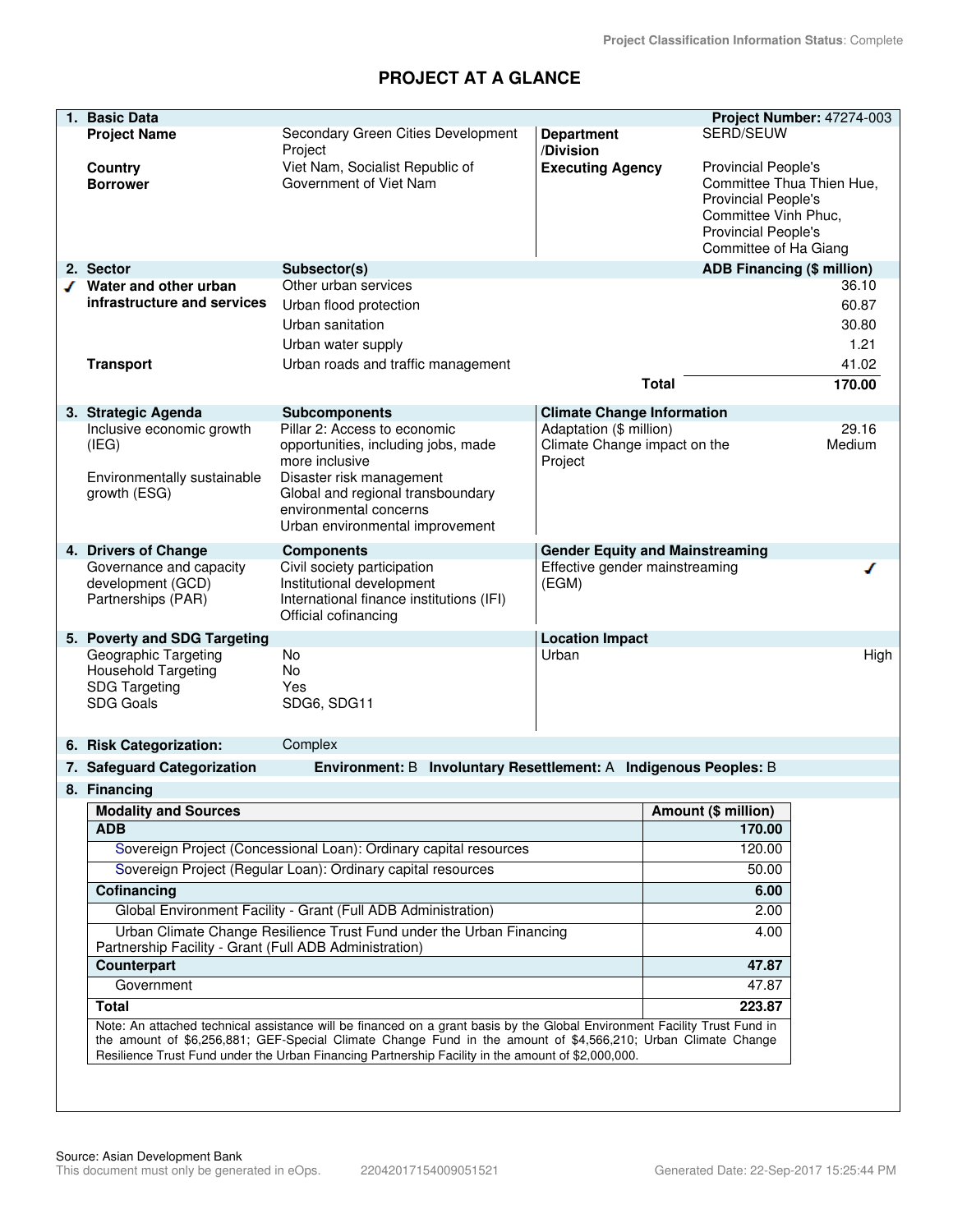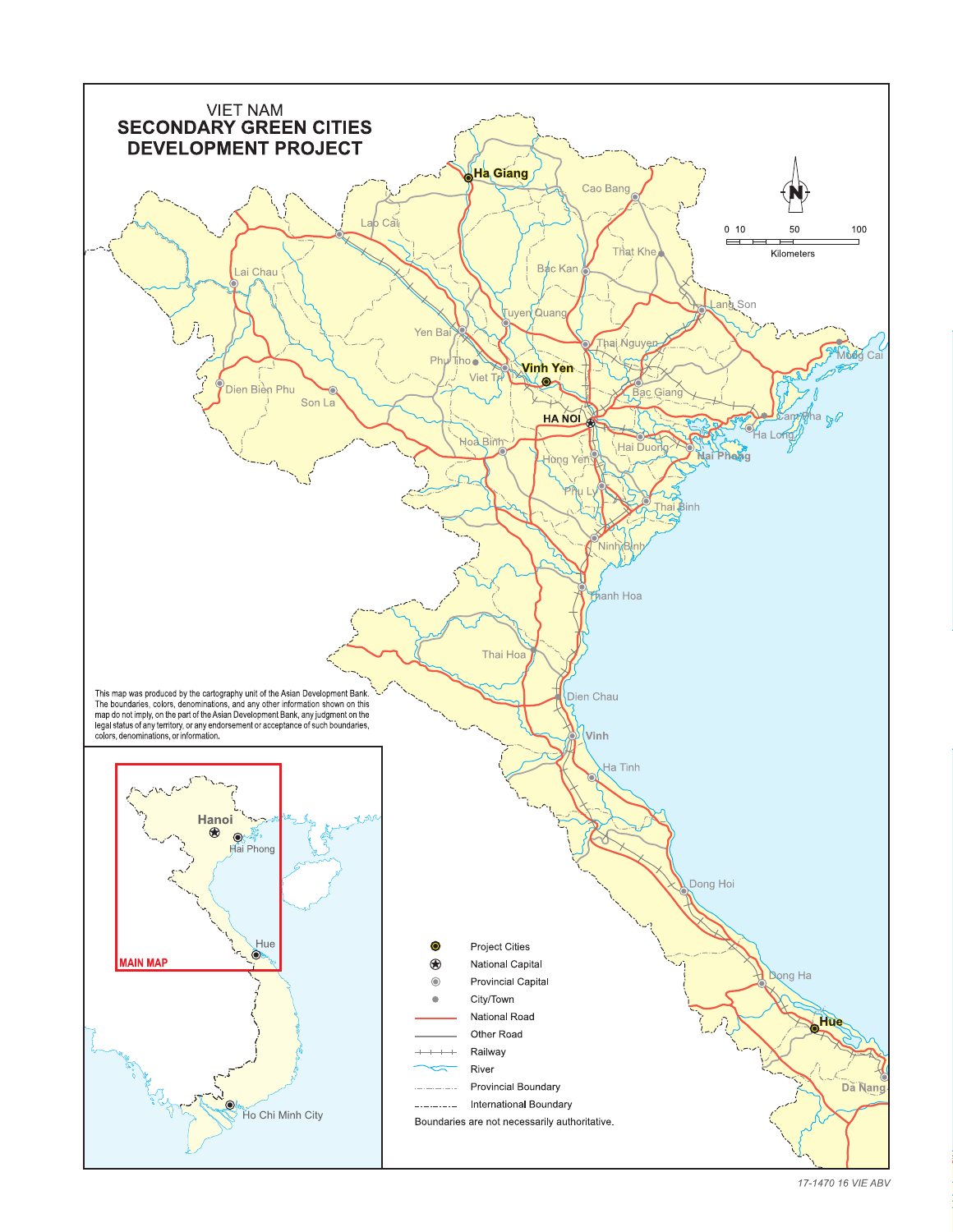# **I. THE PROPOSAL**

1. I submit for your approval the following report and recommendation on proposed loans to the Socialist Republic of Viet Nam for the Secondary Green Cities Development Project. The report also describes (i) the proposed administration of grants to be provided by the Global Environment Facility (GEF) and the Urban Climate Change Resilience Trust Fund (UCCRTF)<sup>1</sup> under the Urban Financing Partnership Facility (UFPF) for the Secondary Green Cities Development Project, and (ii) the proposed administration of technical assistance (TA) to be provided by the GEF and the UCCRTF under the UFPF to the Government of Viet Nam for the Mainstreaming Climate Resilience and Environmental Protection for Secondary Green Cities Development, and if the Board approves the proposed loans, I, acting under the authority delegated to me by the Board, approve the administration of the grants and TA.

2. The project will support environmentally sustainable and socially inclusive development in the cities of Vinh Yen, Hue, and Ha Giang in Viet Nam to enhance their economic competitiveness. It will (i) control urban storm water runoff and reduce flood risks, (ii) improve sanitation for public health, (iii) enhance green landscaping and public amenities, (iv) upgrade urban road networks and their connectivity, and (v) promote public participation in planning. The project will demonstrate green and climate-resilient development approaches that will be scaled up for nationwide secondary green city development in Viet Nam.

# **II. THE PROJECT**

# **A. Rationale**

3. **Development constraints**. Because of rapid urbanization, 31.1 million people live in cities in Viet Nam, and they contributed about 70% of the country's gross domestic product in 2015  $$193.4$  billion).<sup>2</sup> Although a structural shift from agriculture to industry and services is driving Viet Nam's rapid growth, the country's urbanization is uneven. Unlike the five centrally administered cities, the development of secondary cities is lagging.<sup>3</sup> In these cities, less than 60% of households are connected to the water supply system, only 10% of their urban wastewater is treated by a centralized system, and domestic wastewater treatment relies heavily on poorly maintained household septic tanks. The lack of proper storm water management has reduced the capacity of drainage systems and causes frequent flooding. Many urban road networks reach their capacity and have difficulty accommodating an increasing number of vehicles. Climate change also severely impacts secondary cities. By 2100, a projected sea-level rise of 100 centimeters could flood a 40,000-square-kilometer area and affect 9 million–11 million people. Meanwhile, inland cities will suffer from lack of water resources because of the reduced annual flow of major rivers.<sup>4</sup> In addition to the government's financial decentralization policy, that has reduced budget transfers to secondary cities<sup>5</sup>, infrastructure development in these cities relies

 1 Financing partners are the Rockefeller Foundation and the governments of Switzerland and the United Kingdom.

<sup>2</sup> Government of Viet Nam, General Statistics Office of Viet Nam. 2016. *Statistical Yearbook of Vietnam 2015*. Ha Noi. In 2015, Viet Nam has population of 91.7 million. Urbanization is increasing at a rate of 4.0% per year, much faster than the national population growth rate of 1.1%.

 $^3$  The five centrally administered cities are Can Tho, Da Nang, Hai Phong, Ha Noi, and Ho Chi Minh City. A secondary city generally has a population of 50,000–300,000.

<sup>4</sup> Asian Development Bank (ADB). 2009. *The Economics of Climate Change in Southeast Asia: A Regional Review*. Manila; Sub-Institute of Hydrometeorology and Climate Change. 2011. *Development and Implementation of Climate Change Adaptation Measures in Coastal Areas in Vietnam*. Ho Chi Minh City.

<sup>&</sup>lt;sup>5</sup> Because of the government's financial decentralization policy, many local governments have had to confront large financial deficits stemming from reduced fiscal budget transfers and limited sources of their own fiscal revenue.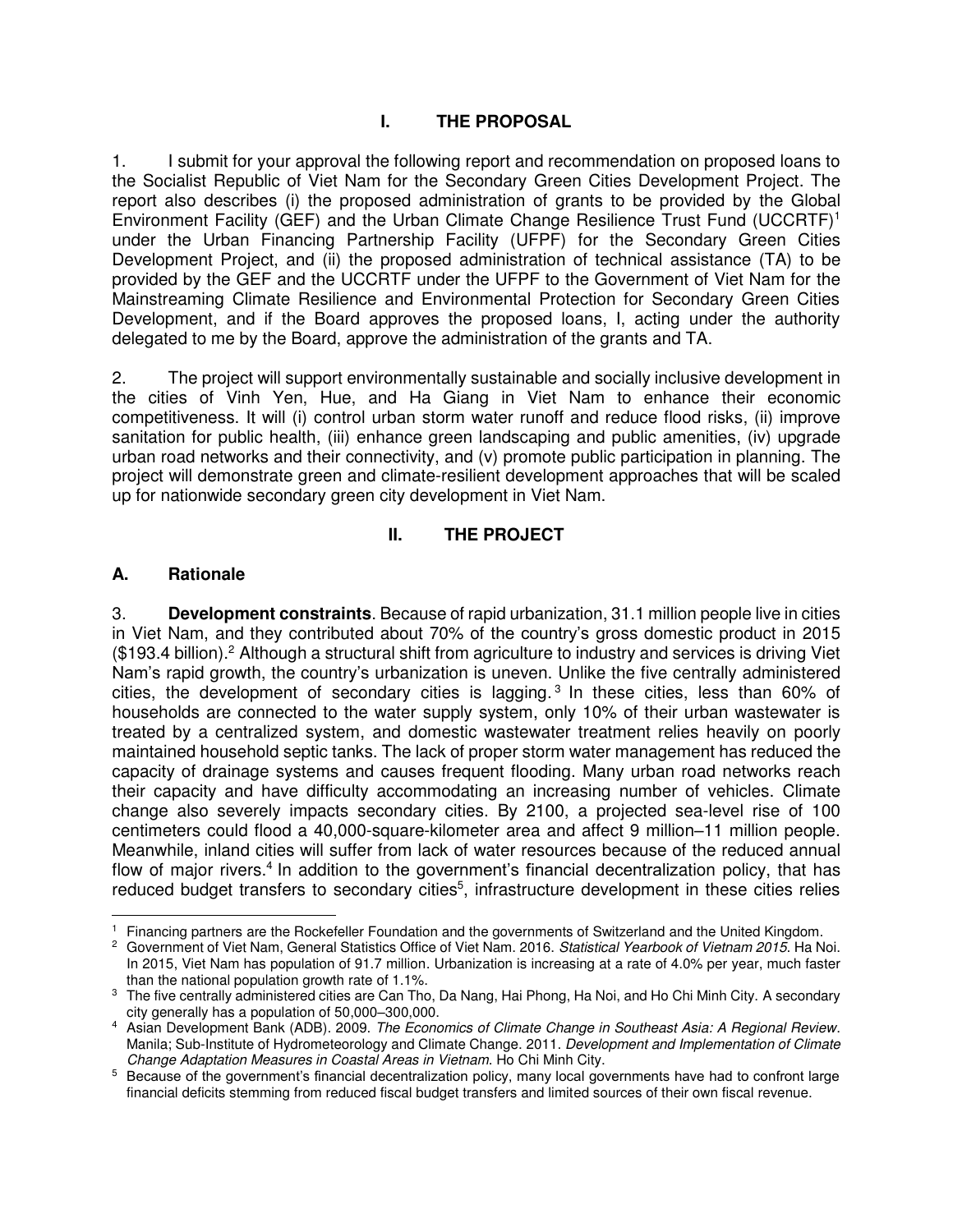heavily on public investment as their limited size and coverage cannot support economies of scale or cost recovery. Yet, their weak institutional capacity to plan, design, and prioritize investments prevents the efficient use of public funds and application of innovative ideas.

4. **Government effort and challenges**. Viet Nam's Socio-Economic Development Strategy, 2011–2020 and its Socio-Economic Development Plan, 2016–2020 aim to sustain economic growth rates while achieving social inclusiveness and environmental protection.<sup>6</sup> This has led the government to issue the specific sector policies—the National Orientation Master Plan to 2025 and the National Program on Urban Development—to guide efficient, sustainable, and equitable urbanization in the future.<sup>7</sup> However, secondary cities' slow development prevents them from contributing to the national socioeconomic growth, especially by (i) providing job opportunities and livable environments for locals and migrant workers, and (ii) minimizing income disparities by supporting the growth of middle-income groups.

5. The government requested assistance from the Asian Development Bank (ADB), which has been supporting the comprehensive basic urban infrastructure development in secondary cities since 2003.<sup>8</sup> ADB has found that responding to a city's complex socioeconomic and financial constraints requires strategic support in upstream city planning and the identification of effective investments. The government and ADB jointly selected Vinh Yen, Hue, and Ha Giang as demonstration cities because they represent different socioeconomic characteristics, development constraints, and geographic locations. ADB supported the preparation of a GrEEEn city action plan (GCAP) for each city, which piloted an integrated planning and prioritized investment approach to boost their economic competitiveness, while incorporating social inclusiveness, climate resilience, and environmental sustainability in infrastructure planning and development.<sup>9</sup>

6. Vinh Yen, the capital of Vinh Phuc province with a population of 105,800 as of 2016, is one of the satellite cities forming the greater Ha Noi cluster. Because of its strategic location, the city is experiencing rapid economic growth led by foreign direct investment in automobile manufacturing.<sup>10</sup> However, Vinh Yen has failed to take full advantage of its industrial structure and provide a better quality of life for its people. The GCAP identified the following priorities: (i) regain economic competitiveness by linking local industries to emerging opportunities and developing academic institutions that will support skilled labor to attract industries that will diversify its value chain;<sup>11</sup> (ii) expand the limited sanitation coverage and upgrade the combined sewerage system, which currently serves only 30% of households; and (iii) improve livability for the local population and migrant workers by increasing public green spaces from 4.8 square meters per person to the government's target of 5.0–7.0 square meters per person.

 $\overline{a}$ 6 Government of Viet Nam, Ministry of Planning and Investment. 2011. *Socio-Economic Development Strategy, 2011– 2020*. Ha Noi; Government of Viet Nam, Ministry of Planning and Investment. 2015. *Socio-Economic Development Plan, 2016–2020*. Ha Noi.

<sup>7</sup> Government of Viet Nam. 2009. *Orientation Master Plan for Viet Nam Urban System Development to 2025 with a Vision to 2050*. Ha Noi (Prime Minister's Decision 445/2009).

<sup>8</sup> ADB. 2003. *Report and Recommendation of the President to the Board of Directors: Proposed Loan to the Socialist Republic of Viet Nam for the Central Region Urban Environmental Improvement Project.* Manila.

<sup>9</sup> ADB. 2012. *Technical Assistance for Green Cities—A Sustainable Urban Future in Southeast Asia*. Manila. The TA applied the GrEEEn city concept that enables cities to be economically competitive, environmentally sustainable, socially equitable, and resilient to climate change and natural disasters. The GCAP was agreed upon and published in 2014: ADB. 2014. *Hue GrEEEn City Action Plan*. Manila; ADB. 2014. *Vinh Yen GrEEEn City Action Plan*. Manila. ADB provided project preparatory TA for the Secondary Cities Development Program (Green Cities) (TA 8671-VIE).

<sup>&</sup>lt;sup>10</sup> In 2015, the per capita gross regional product in Vinh Phuc was \$4,410.

<sup>&</sup>lt;sup>11</sup> In Vinh Phuc, local industries support less than 10% of the automobile manufacturing supply chain.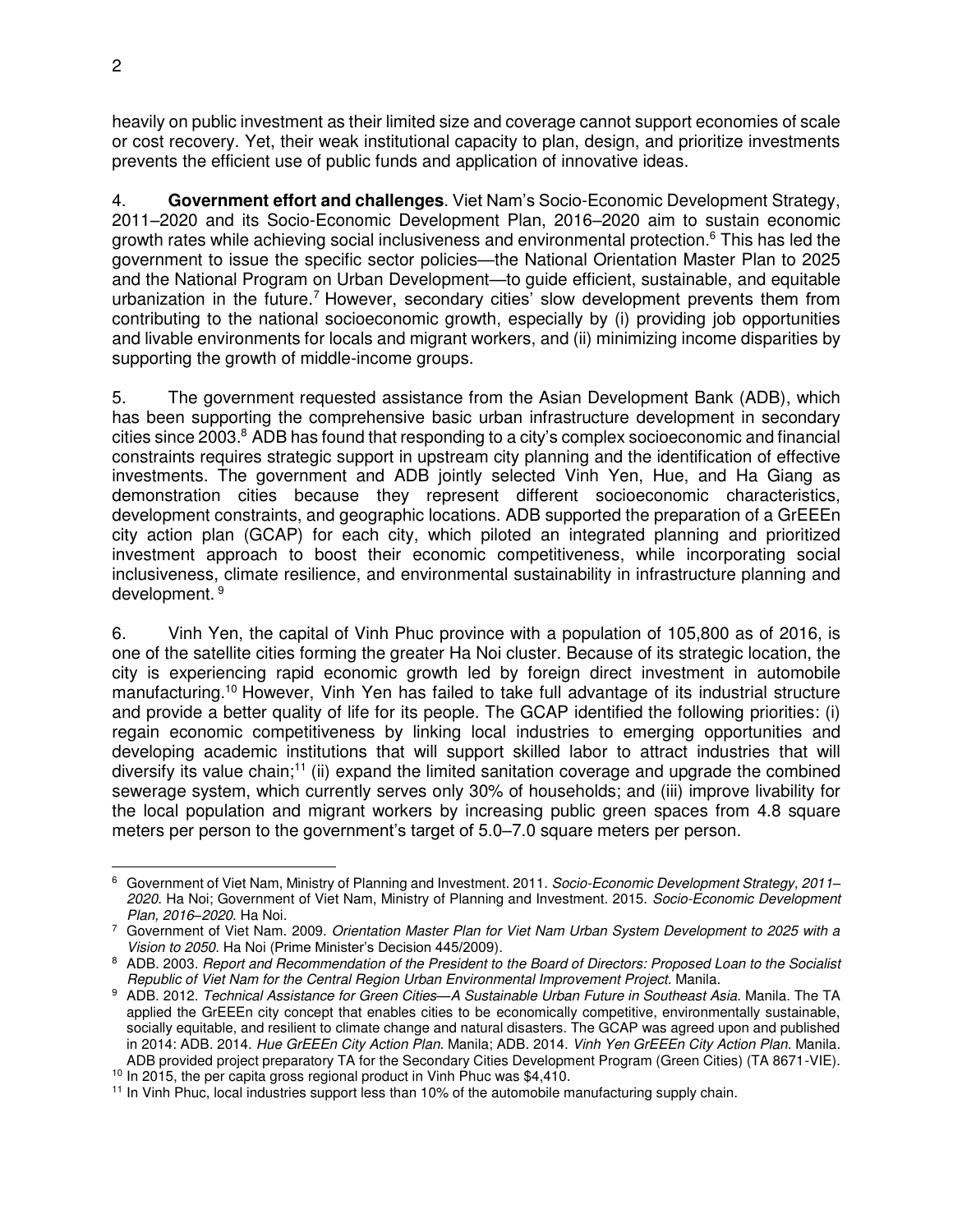7. As the capital of Thua Thien Hue province, Hue is a historic tourism city with a population of 355,095 (2016). The city struggles to balance historical asset conservation and urban development.<sup>12</sup> Despite a rapid increase in the number of tourist arrivals, the provincial per capita gross regional product of about \$1,881 remains lower than the national average. Hue's GCAP targets the continued development of the tourism industry, while ensuring better quality of life for local people, by (i) improving the environment in and around the Hue Citadel, where an insufficient wastewater and drainage system (only 30% coverage) causes frequent flooding; (ii) developing a new urban area on the east bank of the Huong River to reduce development pressures on the historical conservation areas on the west bank; and (iii) mitigating the impacts of rapidly increasing road traffic and fragmented road connections, as well as associated traffic safety concerns.

8. Ha Giang, the capital of Ha Giang province with a population of 55,900 (2016), is on the country's northern border with the People's Republic of China (PRC) at the confluence of the Mien and Lo Rivers. The landlocked city remains economically isolated because it has not realized its economic growth potential as a border city with the PRC.<sup>13</sup> The GCAP proposes (i) constructing wastewater and drainage systems in the city center to mitigate seasonal flooding and water pollution; (ii) strengthening the river embankment against erosion and annual flooding, which causes an average economic loss of \$0.6 million per year; and (iii) improving the capacity and connectivity of the urban road network to support increasing cross-border trade with the PRC and more than 489,000 tourists per year to the Dong Van Karst Plateau, a member of the United Nations Educational, Scientific and Cultural Organization Global Geoparks Network.

9. **ADB's value addition**. ADB added value based on its lengthy experience in supporting secondary cities in various geographic areas of Viet Nam. ADB's proposed solution builds on its knowledge work and addresses complex secondary city development issues through TA and loan projects. The project components were selected based on ADB's capacity development TA,<sup>14</sup> which conceptualized, analyzed, and integrated green and climate-resilient development approaches in cities. Project preparatory TA<sup>15</sup> refined the GCAPs and prioritized investment for city development. Parallel with project implementation, the attached TA will leverage the project impact to (i) mainstream green and climate-resilient development through national policy and regulatory reform, (ii) update the GCAPs and improve project cities' master plans, and (iii) replicate the approach in other secondary cities in Viet Nam. The project also incorporates lessons from previous ADB projects in Viet Nam, including the need to (i) apply project readiness filters to minimize start-up delays; (ii) show strong commitment on tariff reform to recover operation and maintenance (O&M) costs, and ensure the financial sustainability; (iii) promote provincial government agencies' strong ownership and early involvement in project design and the management; and (iv) provide loan and grant resources to operationalize a revolving fund.<sup>16</sup>

10. **Special features and strategic fit**. The project will help the three cities consider design alternatives and demonstrate innovative green infrastructure solutions by (i) adopting an ecological and climate-resilient design for embankments and urban drainage channels that will minimize concrete structures, balance engineering measures with river ecosystem conservation, and enhance public amenities; (ii) including green functions in road designs to allow water filtration

 $\overline{a}$ <sup>12</sup> The Hue Citadel and other physical cultural resources were recognized as World Heritage sites in 1993.

<sup>&</sup>lt;sup>13</sup> In 2015, the per capita gross regional product in Ha Giang province was \$1,712.

<sup>14</sup> ADB. 2012. *Technical Assistance for Green Cities—A Sustainable Urban Future in Southeast Asia*. Manila.

<sup>15</sup> ADB. 2014. *Technical Assistance for the Secondary Cities Development Program (Green Cities)*. Manila.

<sup>16</sup> Independent Evaluation Department. 2009. *Sector Assistance Program Evaluation: Urban Services and Water Supply and Sanitation Sector in Viet Nam*. Manila; ADB. 2011. C*ompletion Report: Third Provincial Towns Water Supply and Sanitation Project in Viet Nam*. Manila; ADB. 2013. *Completion Report: Central Region Urban Environmental Improvement Project in Viet Nam*. Manila.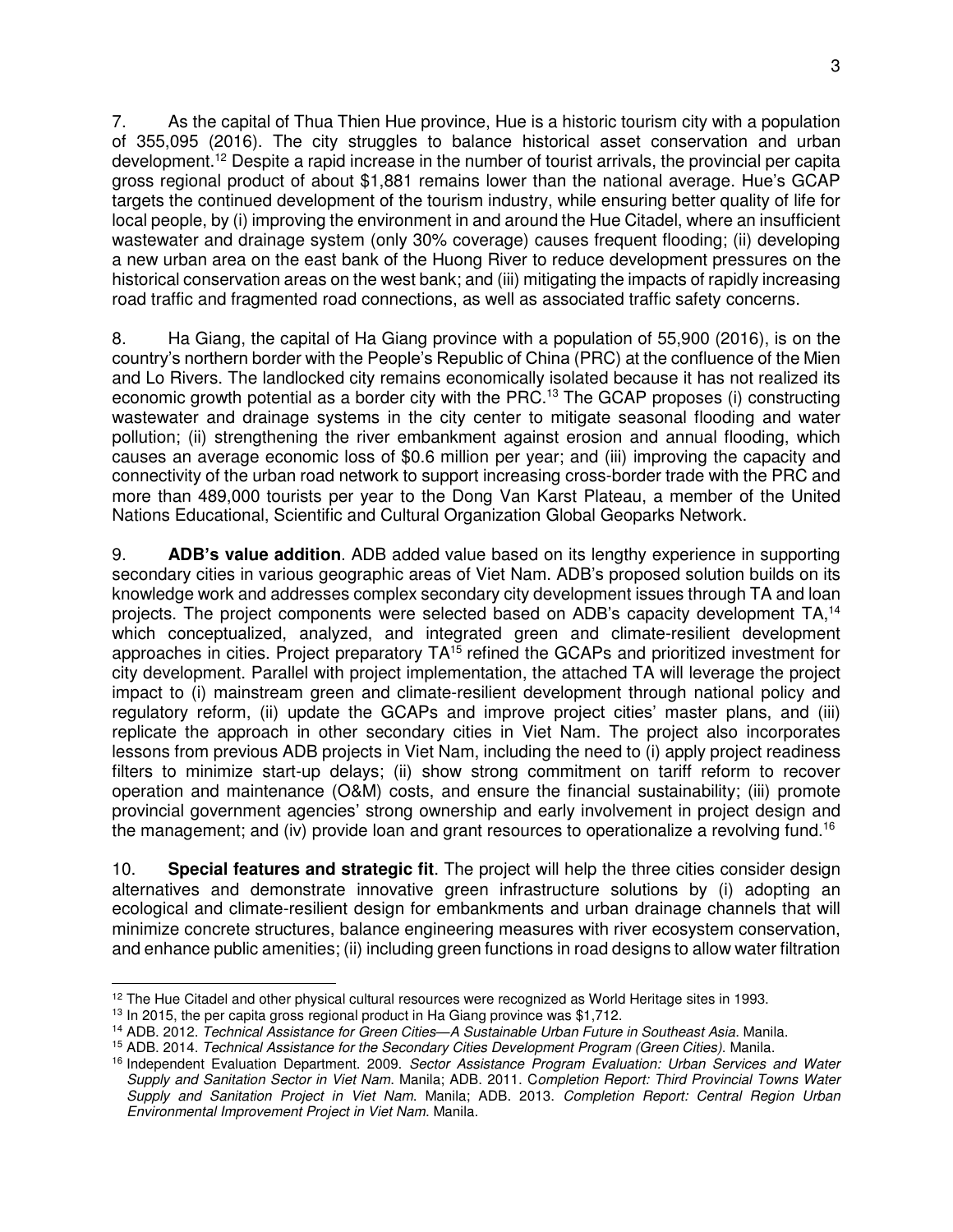and retention for storm water runoff; and (iii) implementing flagship GEF and UCCRTF grant investments that will effectively raise people's awareness and demonstrate the government's commitment to greener and more inclusive city development. In Ha Giang, replacing 1,900 streetlights with energy-efficient lighting will significantly change the ambience of the city center at night. Activities directly supporting communities vulnerable to climate risk in Hue and Vinh Yen will enable the project to reach the people in need through a participatory approach. The attached TA will demonstrate an innovative financial mechanism for Hue to protect its infrastructure assets against climate change and disaster risk. The project aligns with ADB's country partnership strategy, 2016–2020 for Viet Nam. It is also consistent with ADB's Midterm Review of Strategy 2020, Urban Operational Plan, and Environment Operational Directions as it promotes knowledge solutions and the scaling up of climate adaptation, as well as competitive, inclusive, and green city development and better quality of life through a climate-resilient city.<sup>17</sup>

# **B. Impact and Outcome**

11. The project is aligned with the following impacts: improved efficiency, sustainability, and equitability of secondary cities development in Viet Nam (footnote 6). The project will have the following outcome: strengthened environmental sustainability, inclusiveness, and climate resilience of Vinh Yen, Hue, and Ha Giang.<sup>18</sup>

# **C. Outputs**

12. **Output 1: Green and resilient urban infrastructure services in Vinh Yen improved**. This subproject will have three components. The green and resilient urban space improvement component includes (i) a new wastewater treatment system with a 6,000-cubic-meter-per-day plant and 66.1 kilometers (km) of new and upgraded pipelines for drainage and pollution control, (ii) the dredging of the Dam Vac lake to increase its storm water retention capacity, (iii) 3.5 km of embankment protection and improved public access to the waterfront, and (iv) 44.5 hectares (ha) of new public green space. The competitive city development component will finance the construction of an industrial promotion and exhibition center to attract investments and a 5.6 km road connecting the city center to the developing university area. The green flagship grant component includes (i) community-led activities for climate-vulnerable communities to enhance their level of adaptation; and (ii) establishment of a government-managed revolving fund to promote household connections to a project-financed centralized wastewater treatment system.

13. **Output 2: Green and resilient urban infrastructure services in Hue improved**. This subproject will have three components. The green and resilient urban development component includes (i) improving the drainage capacity, water environment, and livability of the inner and surrounding areas of the Citadel by upgrading 21.9 km of drainage pipelines, rehabilitating 15.9 km of road surface and drainage, and dredging 6.2 ha of water-retention ponds; (ii) protecting 9.0 km of river embankments with environment-friendly materials and improved public access; (iii) enhancing 17.2 ha of green spaces and landscaping for public amenities; and (iv) extending access to a clean water supply to the Phu Son communes through two booster pump stations, 30.8 km of pipelines, and 469 household connections. The urban road connectivity and tourist access improvement component will connect missing links of the urban road network to a 7.2 km

 $\overline{a}$ <sup>17</sup> ADB. 2016. *Country Partnership Strategy: Viet Nam, 2016–2020—Fostering More Inclusive and Environmentally Sustainable Growth*. Manila; ADB. 2014. *Midterm Review of Strategy 2020: Meeting the Challenges of a Transforming Asia and Pacific*. Manila; ADB. 2013. *Urban Operational Plan, 2012–2020*. Manila; ADB. 2013. *Environment Operational Directions 2013–2020: Promoting Transitions to Green Growth in Asia and the Pacific*. Manila.

<sup>&</sup>lt;sup>18</sup> The design and monitoring framework is in Appendix 1.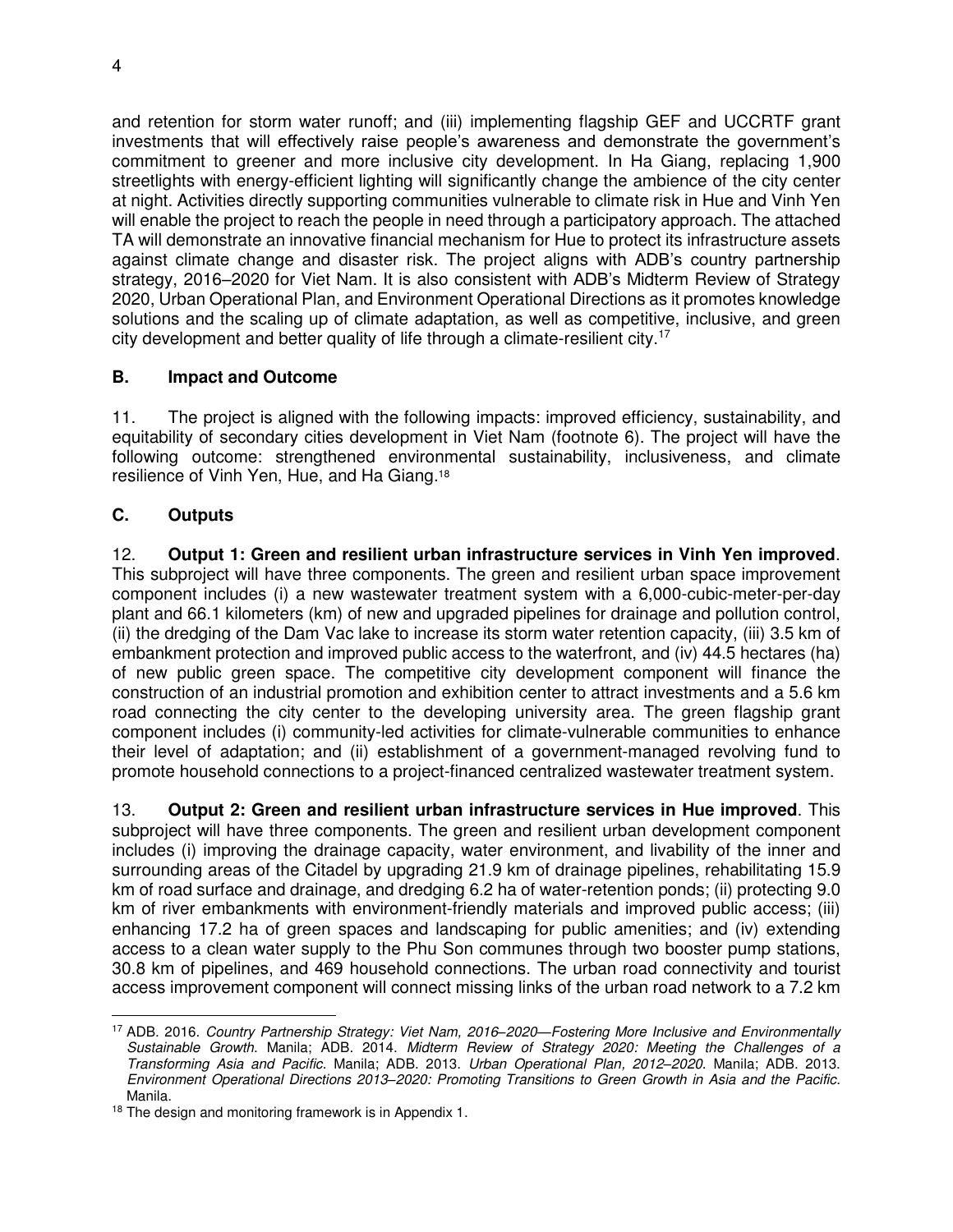road and three bridges to reduce traffic congestion and improve access for the increasing number of tourists. The green flagship grant component will involve consultations with climate-vulnerable communities to identify their needs, and will fund the required equipment procurements, small works, and activities.

14. **Output 3: Green and resilient urban infrastructure services in Ha Giang improved**. This subproject will have three components. The green and resilient urban development component will improve the capacity of 7.0 km of urban drainage by incorporating green features, and protect 5.6 km of river embankments with environment-friendly materials to prevent flood and soil erosion. The integrated road network development component will enhance the urban road network with a 6.2 km road and a 150-meter bridge to divert the increasing number of tourists and cross-border logistic-related traffic. The green flagship grant component will replace 1,900 streetlights in the city with energy-efficient streetlights.

15. For all subprojects, the provincial people's committees (PPCs)—the executing agencies will strengthen institutional capacity by engaging consulting services for construction supervision, safeguards and social compliance monitoring, detailed engineering design, and auditing.

# **D. Summary Cost Estimates and Financing Plan**

16. The project is estimated to cost \$223.9 million (Table 1), of which 79.6% will finance works, 4.9% will finance consultants, and 15.5% will finance environment and social mitigation and recurrent costs. ADB will cover works and consulting services related to construction supervision, safeguards and social monitoring, and auditing. Detailed cost estimates by expenditure category and by financier are in the project administration manual (PAM).<sup>19</sup> The GEF grant will finance 100% of climate mitigation costs, estimated at \$2 million. ADB will finance 100% of climate adaptation costs, estimated at \$29.2 million.

|             |     | , וויטוווווויש                                                         |                            |
|-------------|-----|------------------------------------------------------------------------|----------------------------|
| <b>Item</b> |     |                                                                        | <b>Amount</b> <sup>a</sup> |
| А.          |     | Base Cost <sup>b</sup>                                                 |                            |
|             | . . | Green and resilient urban infrastructure services in Vinh Yen improved | 75.63                      |
|             | 2.  | Green and resilient urban infrastructure services in Hue improved      | 51.93                      |
|             | 3.  | Green and resilient urban infrastructure services in Ha Giang improved | 40.88                      |
|             |     | Subtotal (A)                                                           | 168.44                     |
| В.          |     | Contingencies <sup>c</sup>                                             | 48.13                      |
| C.          |     | Financial Charges During Implementation <sup>d</sup>                   | 7.30                       |
|             |     | Total $(A+B+C)$                                                        | 223.87                     |
| .           |     | <br>$\cdots$<br><br><br>--<br>.                                        | <br>.                      |

#### **Table 1: Summary Cost Estimates**   $($ \$ million)

a Includes taxes and duties of \$13.47 million. The government will finance taxes and duties of \$13.47 million and land acquisition and resettlement costs by the counterpart funds.

b Mid-2017 prices.

c Physical contingencies computed at 10% for all components. Price contingencies computed at an average of 1.5% on foreign exchange costs and 5.0% on local currency costs; includes a provision for potential exchange rate fluctuation under the assumption of a purchasing power parity exchange rate.

<sup>d</sup> Includes interest and commitment charges. Interest during construction for the ordinary capital resources loans have been computed at (i) the 5-year United States dollar fixed swap rate plus an effective contractual spread of 0.5% and maturity premium of 0.1% for the regular loan, and (ii) 2.0% per year during the grace period and thereafter for the concessional loan. Commitment charges for the ordinary capital resources loan are 0.15% per year to be charged on the undisbursed loan amount.

Source: Asian Development Bank.

 $\overline{a}$ <sup>19</sup> PAM (accessible from the list of linked documents in Appendix 2).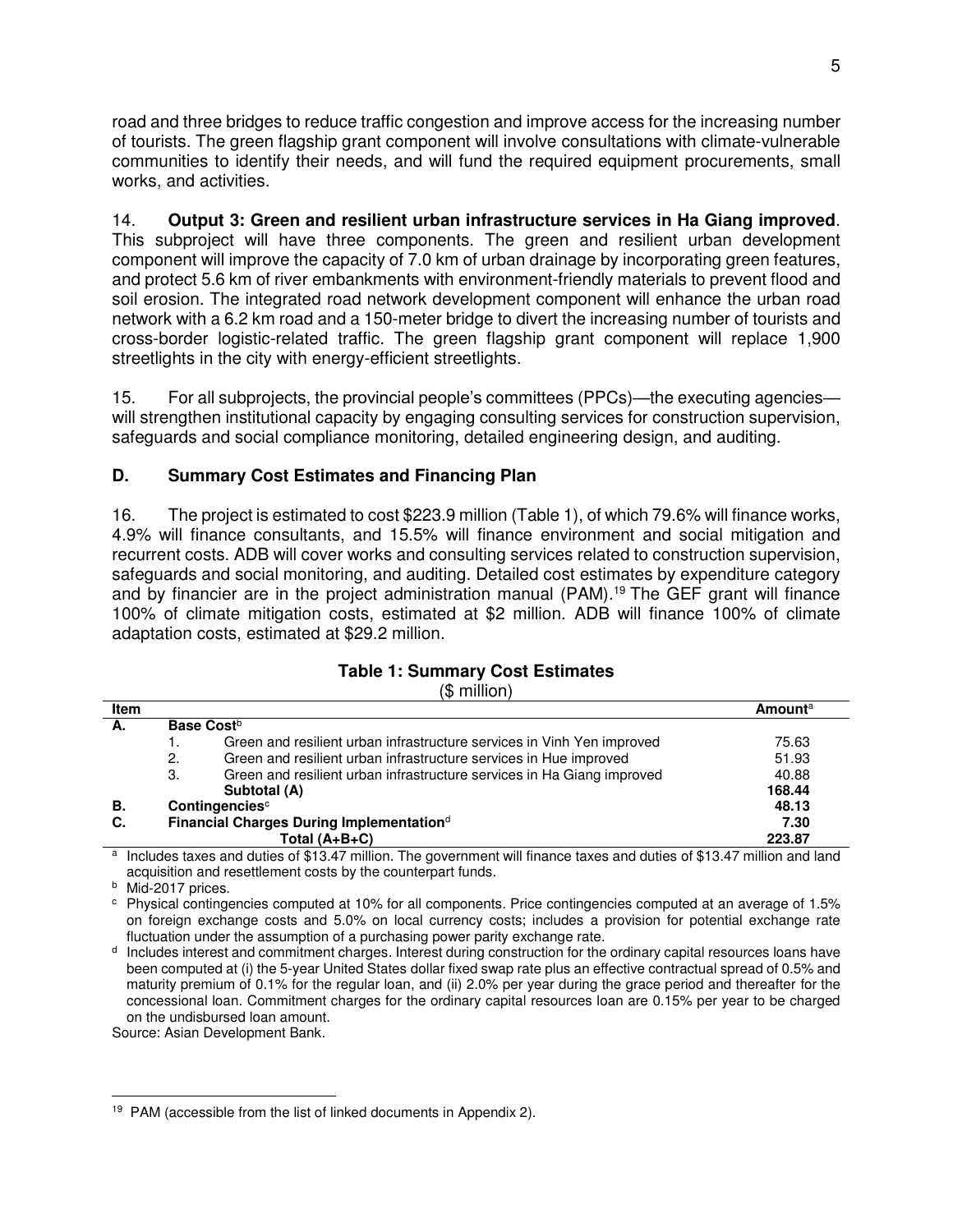17. The government has requested a regular loan of \$50 million and a concessional loan of \$120 million from ADB's ordinary capital resources to help finance the project. The regular loan will have a 25-year term, including a 6-year grace period; an annual interest rate determined in accordance with ADB's London interbank offered rate-based lending facility; a commitment charge of 0.15% per year (interest and other charges during construction to be capitalized in the loan); and such other terms and conditions set forth in the draft loan and project agreements. Based on the straight-line method, the average maturity is 15.75 years, and the maturity premium payable to ADB is 0.10% per year. The concessional loan will have a 25-year term, including a 5 year grace period; a 2% annual interest rate during the grace period and thereafter; and such other terms and conditions set forth in the draft loan and project agreements. The GEF will provide grant cofinancing equivalent to \$2 million and the UCCRTF (footnote 1) will provide grant cofinancing equivalent to \$4 million, both to be administered by ADB, following terms and conditions set forth in the grant agreements.

18. The summary financing plan is in Table 2. The government will make 70% of the concessional loan available to the PPCs of Ha Giang, Thua Thien Hue, and Vinh Phuc through budgetary grant allocation and will onlend the remaining amount under respective subsidiary loan agreements, all upon terms and conditions satisfactory to ADB.<sup>20</sup> The government will make 100% of the regular loan available to the Thua Thien Hue and Vinh Phuc PPCs through onlending under respective subsidiary loan agreements, all upon terms and conditions satisfactory to ADB. The GEF and UCCRTF grants will be fully passed on to the PPCs under respective sub-grant agreements. The government and each PPC will sign the respective sub-loan and sub-grant agreements with the same terms and conditions as the original ADB loans and GEF and UCCRTF grants. The PPCs will assume the foreign exchange and interest variation risks of the ADB loans. The government has assured ADB that the PPCs will provide counterpart funds necessary for the project in a timely manner, including additional funding required for any shortfall of funds that may occur during project implementation. The indicative funds flow and loan and grant arrangements are in the PAM (footnote 19).

| <b>Source</b>                                                                     | Amount<br>$$$ million) | <b>Share of Total</b><br>(9/0) |
|-----------------------------------------------------------------------------------|------------------------|--------------------------------|
| Asian Development Bank                                                            |                        |                                |
| Ordinary capital resources (regular loan)                                         | 50.0                   | 22.3                           |
| Ordinary capital resources (concessional loan)                                    | 120.0                  | 53.6                           |
| Global Environment Facility <sup>a</sup> (grant)                                  | 2.0                    | 0.9                            |
| Urban Climate Change Resilience Trust Fund <sup>b</sup> under the Urban Financing |                        |                                |
| Partnership Facility (grant)                                                      | 4.0                    | 1.8                            |
| Government                                                                        | 47.9                   | 21.4                           |
| Total                                                                             | 223.9                  | 100.0                          |

**Table 2: Summary Financing Plan** 

<sup>a</sup> Administered by the Asian Development Bank.

**b** Financing partners are the Rockefeller Foundation and the governments of Switzerland and the United Kingdom. Administered by Asian Development Bank.

Source: Asian Development Bank.

 $\overline{a}$ 

#### **E. Implementation Arrangements**

19. The implementation arrangements are summarized in Table 3 and described in detail in the PAM (footnote 19).

<sup>&</sup>lt;sup>20</sup> The breakdown of financing by province is detailed in the PAM.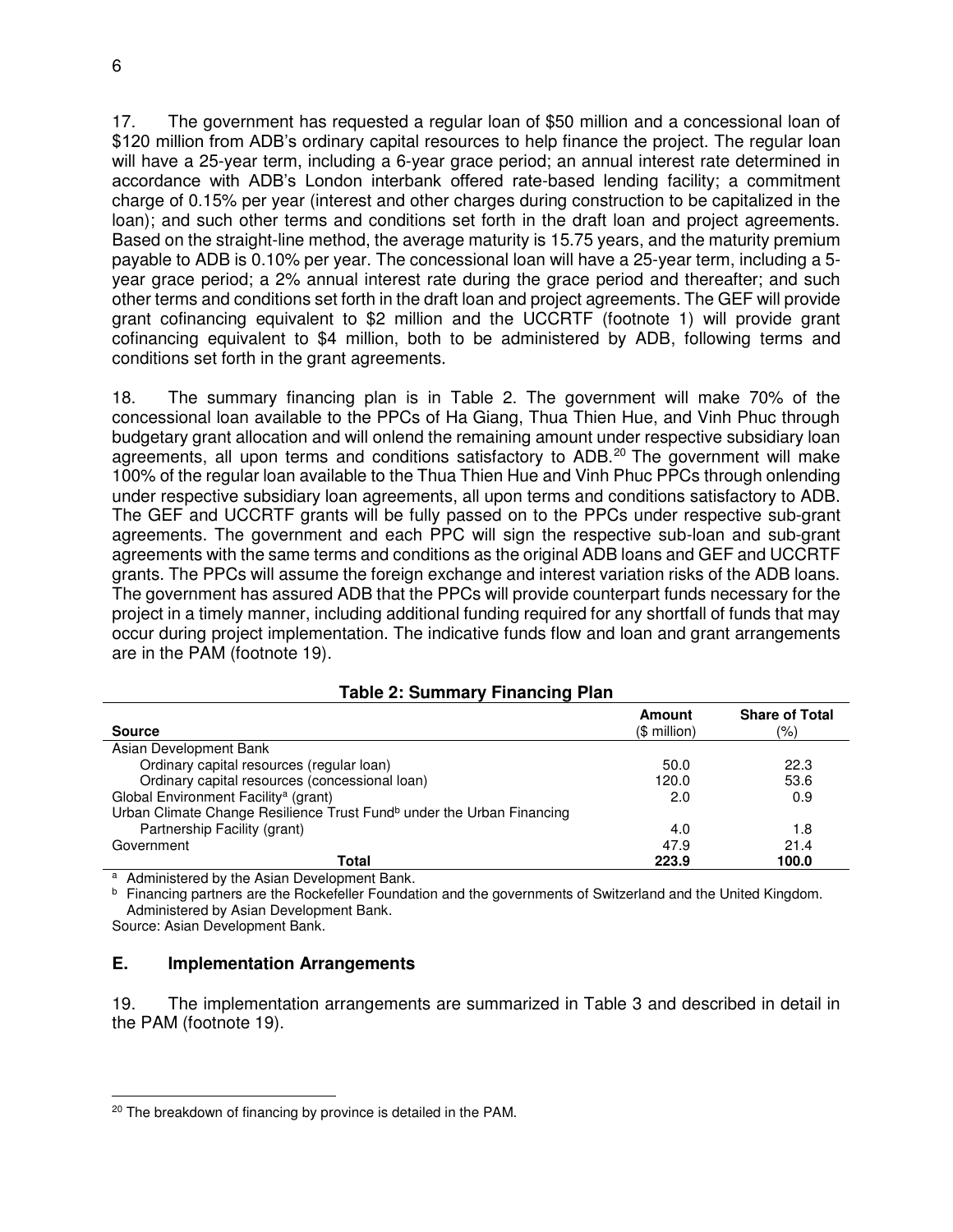| <b>Aspects</b>                                                                     | Arrangements                                                                      |                   |                 |
|------------------------------------------------------------------------------------|-----------------------------------------------------------------------------------|-------------------|-----------------|
| Implementation period                                                              | January 2018-December 2023                                                        |                   |                 |
| Estimated completion date                                                          | 31 December 2023 (estimated loan/grant closing date: 30 June 2024)                |                   |                 |
| Management                                                                         |                                                                                   |                   |                 |
| Oversight body<br>(i)                                                              | Project leading groups chaired by respective vice-chairman of the province        |                   |                 |
| Executing agency<br>(ii)                                                           | Vinh Phuc PPC, Thua Thien Hue PPC, and Ha Giang PPC                               |                   |                 |
| (iii)<br>Key implementing                                                          | Vinh Phuc Foreign Concessional Loan Project Management Office, Thua Thien         |                   |                 |
| agencies                                                                           | Hue Provincial Department of Planning and Investment, and Ha Giang City           |                   |                 |
|                                                                                    | People's Committee.                                                               |                   |                 |
| (iv) Implementation unit                                                           | A project management unit comprising technical, safeguards, social, and financial |                   |                 |
|                                                                                    | staff is established under each implementing agency.                              |                   |                 |
| Procurement <sup>a</sup>                                                           | International competitive bidding                                                 | 3 contracts       | \$33.2 million  |
|                                                                                    | National competitive bidding                                                      | 21 contracts      | \$126.9 million |
| Consulting services <sup>a</sup>                                                   | Least-cost selection                                                              | 12 person-months  | \$0.2 million   |
|                                                                                    | Quality- and cost-based selection                                                 | 270 person-months | \$8.4 million   |
| The loan and grant proceeds will be disbursed following ADB's Loan<br>Disbursement |                                                                                   |                   |                 |
|                                                                                    | Disbursement Handbook (2017, as amended from time to time) and detailed           |                   |                 |
|                                                                                    | arrangements that the government and ADB agree upon.                              |                   |                 |

**Table 3: Implementation Arrangements** 

PPC = provincial people's committee.

<sup>a</sup> The PPCs' procurement and recruitment will follow ADB's Procurement Guidelines (2015, as amended from time to time), and ADB's Guidelines on the Use of Consultants (2013, as amended from time to time).

Source: Asian Development Bank.

#### **III. ATTACHED TECHNICAL ASSISTANCE**

20. The transaction TA is estimated to cost \$14.1 million, of which \$10.8 million will be financed on a grant basis by the GEF and \$2.0 million will be financed on a grant basis by the UCCRTF (footnote 1). ADB and the Ministry of Natural Resources and Environment (MONRE) will jointly administer the TA.<sup>21</sup> The TA outputs will promote the green and resilient city development approach at different levels of government through (i) the formulation of a national regulatory framework for an enabling environment for sustainable and resilient cities; (ii) demonstration of sustainable and resilient development in Ha Giang, Hue, and Vinh Yen; (iii) preparation and testing of innovative climate risk financing in Hue; and (iv) enhancement and replication of integrated and resilient environmental planning in selected cities and provinces. The TA will be implemented from 2018 to 2022. MONRE will serve as the executing agency and will coordinate with the three project cities, other PPCs for replication activities, and the line ministries for national regulatory and policy reforms. The national government has mandated the MONRE to accumulate experience, and coordinate and promote national climate resilience in Viet Nam through the TA activities. MONRE and the provincial and city governments will provide counterpart support in the form of staff, local data collection and coordination, and other in-kind contributions.

#### **IV. DUE DILIGENCE**

**A. Technical**

21. The project will ensure that the climate-resilient and green infrastructure design and approaches (para. 10) complement projects funded by other development partners, collectively

 $\overline{a}$  $21$  Attached Technical Assistance (accessible from the list of linked documents in Appendix 2). Of the GEF portion, \$6,256,881 will come from the GEF Trust Fund and \$4,566,210 from the GEF Special Climate Change Fund. The TA has four outputs, of which three will be administered by ADB and the one will be administered by MONRE.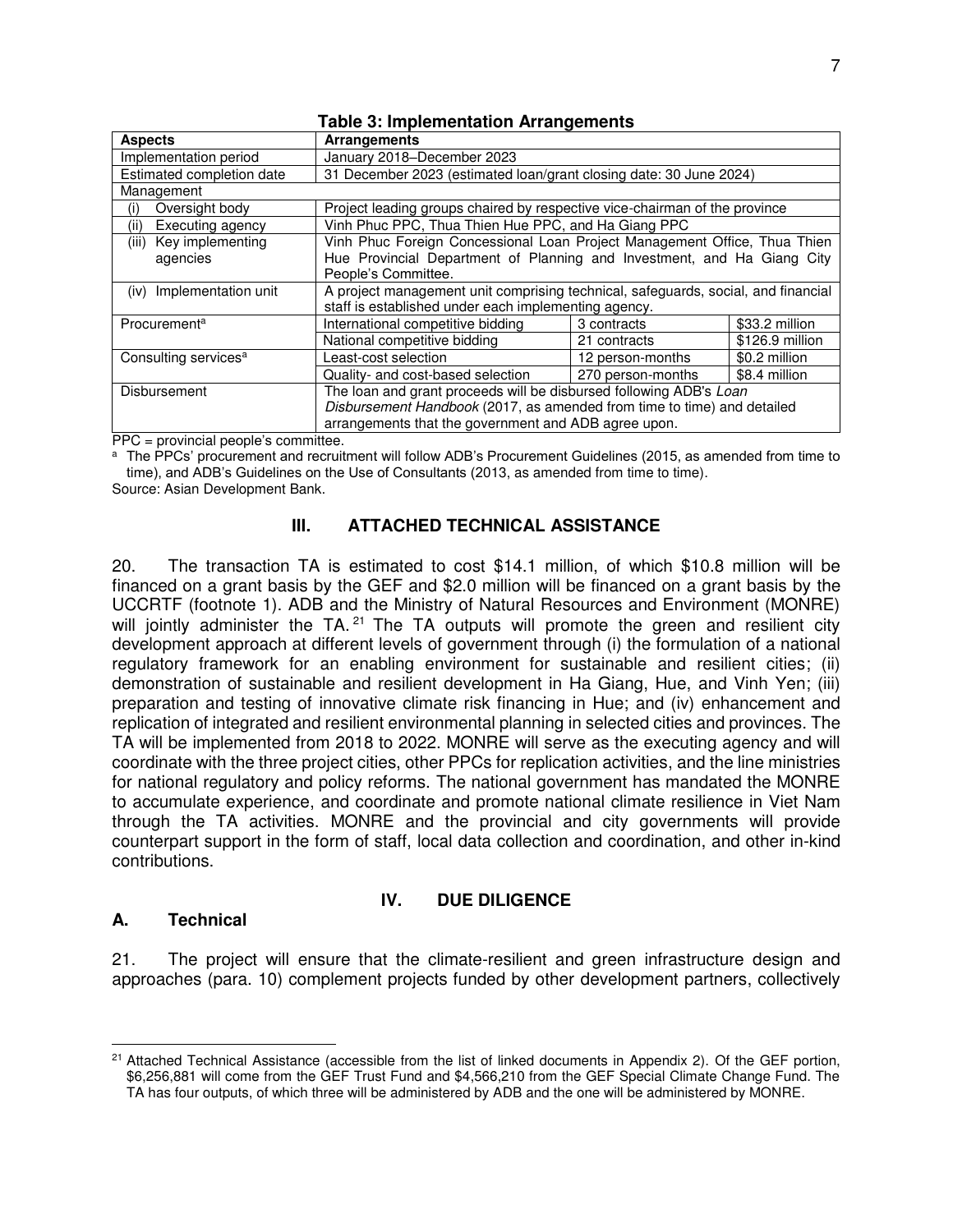resulting in a stronger overall climate adaptation impact.<sup>22</sup> The analysis confirmed the project is technically viable after a detailed examination of compatibility with Viet Nam's engineering guidelines, traffic demand and urban storm runoff projections, and wastewater generation and required treated effluent quality. An alternative analysis considered cost effectiveness (covering operating costs), the use of appropriate technology within operating agencies, and the reduction of negative social and environmental impacts. The project will provide training to ensure the sustainable O&M of project facilities.

# **B. Economic and Financial**

22. **Economic analysis**. An economic analysis concluded that the project is economically viable. Economic internal rates of return were computed at 16.7% for the overall project, 18.8% for the Ha Giang subproject, 21.3% for the Hue subproject, and 9.2% for the Vinh Yen subproject. The project's economic benefits include (i) travel time and vehicle operation cost savings from improved roads and network connectivity, (ii) health-related expenditure savings from improved sanitation services, and (iii) higher revenue from tourism and business-related foreign travelers.<sup>23</sup>

23. **Financial analysis**. A financial evaluation of the only revenue-generating wastewater treatment system in Vinh Yen indicated that the government will be unable to achieve full cost recovery through wastewater tariff collection.<sup>24</sup> The financial internal rate of return is  $-3.7$ %. The financial impact assessment for this component demonstrated that the Vinh Yen PPC and the city people's committee (CPC) have the financial capacity to complete the project and cover O&M costs. The analysis indicated that the system will generate revenue from the projected wastewater tariffs to cover O&M costs. The financial impact assessment for the entire project ensured fiscal sustainability during implementation and operation until 2042. An assessment of the three PPCs' financial capacity indicated that annual counterpart funds and interest during construction will account for 0.1%–4.7% of the projected fiscal surplus, and debt service during operation will be 0.1%–2.6%. The assessment also concluded that the Vinh Yen, Hue, and Ha Giang CPCs have the capacity to finance O&M during operation. The fiscal impact of O&M costs on the CPCs' fiscal budget was estimated at 1.0%–4.6%, indicating sufficient financial capacity. Loan assurances mitigate fiscal risks with regard to the timely appropriation of counterpart funds, wastewater tariff collection, and operational sustainability.<sup>25</sup>

# **C. Governance**

24. All PPCs have experience in projects funded by international financial institutions and bilateral development partners. They will supervise the implementing agencies under the provincial governments (Vinh Phuc and Thua Thien Hue) and the city government (Ha Giang). Procurement capacity assessments concluded that, with the agreed mitigation actions, the Vinh Phuc Provincial Foreign Concessional Loans Project Management Office, Thua Thien Hue Department of Planning and Investment, and Ha Giang CPC have adequate capacity to conduct procurement activities following ADB guidelines. The financial management risk is *substantial*. A

 $\overline{a}$  $22$  These include (i) a proposed provincial flood control and mitigation project funded by the World Bank and a wastewater treatment system funded by the Japan International Cooperation Agency in Vinh Yen; (ii) the construction of a wastewater treatment system in Hue, also funded by the Japan International Cooperation Agency; and (iii) a proposed wastewater treatment system funded by Danish International Development Assistance in Ha Giang. <sup>23</sup> Economic Analysis (accessible from the list of linked documents in Appendix 2).

<sup>24</sup> Government of Viet Nam. 2014. *Decree on Water Drainage and Wastewater Treatment*. Ha Noi (No. 80/2014/ND-CP). ADB and other international development partners recognize the difficulty of achieving full cost recovery in the wastewater subsector in Viet Nam. The recommended levels of wastewater tariff should recover O&M costs.

<sup>&</sup>lt;sup>25</sup> Financial Analysis (accessible from the list of linked documents in Appendix 2).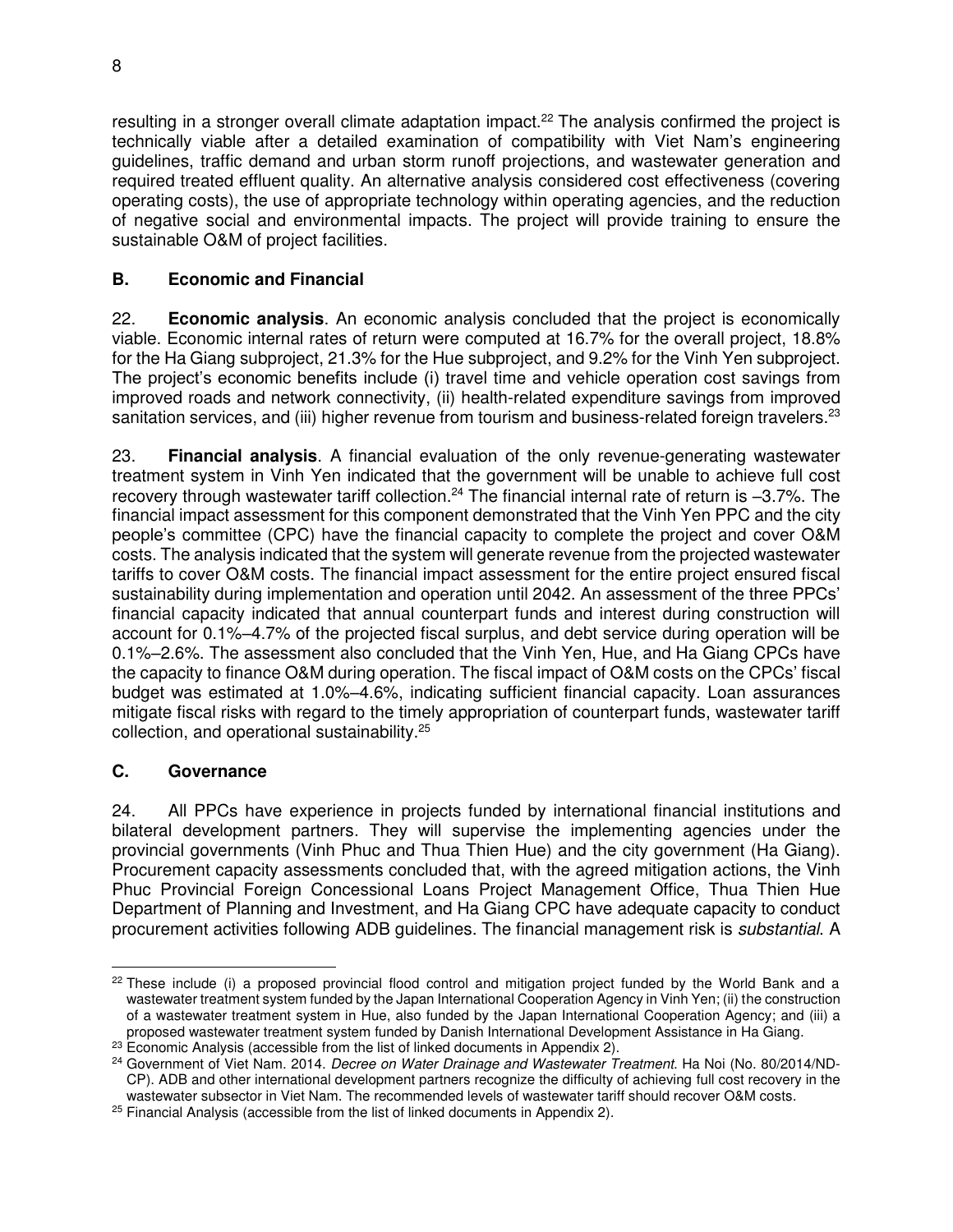time-bound action plan was agreed upon to mitigate risks through (i) loan covenants on the timely appropriation of counterpart funds and anticorruption measures, (ii) periodic public financial management training, and (iii) the engagement of a qualified auditing firm. ADB's Anticorruption Policy (1998, as amended to date) was explained to and discussed with the government and the PPCs. The specific policy requirements and supplementary measures are described in the PAM (footnote 19).

# **D. Poverty, Social, and Gender**

25. The project will benefit about 116,000 households (12,308 in Ha Giang, 78,417 in Hue, and 25,314 in Vinh Yen), including about 6,096 poor and near-poor households. The project is classified as a *targeted intervention* (Sustainable Development Goals 6 and 11). Its social impact will be positive and will improve the quality of life of the people in Vinh Yen, Hue, and Ha Giang. The project will boost the resilience of vulnerable groups and reduce poverty through improved access to climate-resilient urban infrastructure services. It will also enable community groups to participate in the GCAP planning, implementation, and monitoring.

26. The project is classified as *effective gender mainstreaming*. A gender assessment identified low women's participation in public decision-making as a key gender issue. Impact and service disruptions related to climate change directly affect women as they have primary responsibility for household and community water supply and sanitation management. Poor sewerage and drainage heightens risks and flooding impacts, such as the disruption of work and livelihoods resulting in loss of income, proportionately higher loss of assets and property among the poor and households headed by women, and an increased risk of communicable diseases. The gender action plan includes (i) strategies to promote equal opportunities for women to participate in and benefit from the project, and to increase women's representation in decisionmaking; (ii) targets for women's participation in project management units (PMUs) and capacity building training sessions; and (iii) gender-responsive and pro-poor principles in the revised GCAPs and community-led activities. The PPCs will collect gender-disaggregated data to monitor progress against the gender action plan.

# **E. Safeguards**

27. In compliance with ADB's Safeguard Policy Statement (2009), the project's safeguard categories are discussed in paras. 27–31. 26

28. **Environment (category B)**. The PPCs conducted an initial environmental examination for the three cities and uploaded these to the ADB website in May 2017.<sup>27</sup> The most sensitive sites are the lakes, rivers, and canals that will be dredged and/or whose banks will be stabilized. No project component will encroach on legally protected sites.<sup>28</sup> Construction impacts (including dust, noise, temporary deterioration of surface water quality, and traffic disturbance with impacts on community safety) will be temporary, short-term, and likely to occur during the peak construction period. The project is not anticipated to generate significant adverse environmental impacts during operation. Cumulative greenhouse gas emissions from the project facilities will not exceed ADB's threshold of 100,000 tons per year. Mitigation measures for identified impacts are in the environmental management plans (EMPs), and adherence to the EMPs will reduce residual

 <sup>26</sup> ADB. Safeguard Categories. [https://www.adb.org/site/safeguards/safeguard-categories.](https://www.adb.org/site/safeguards/safeguard-categories)

<sup>&</sup>lt;sup>27</sup> Initial Environmental Examination (accessible from the list of linked documents in Appendix 2).

<sup>&</sup>lt;sup>28</sup> Work under the green and resilient urban development component in Hue is near the sites listed in the Complex of Hue Monument. However, no work will be allowed in the core and buffer zone of protected sites.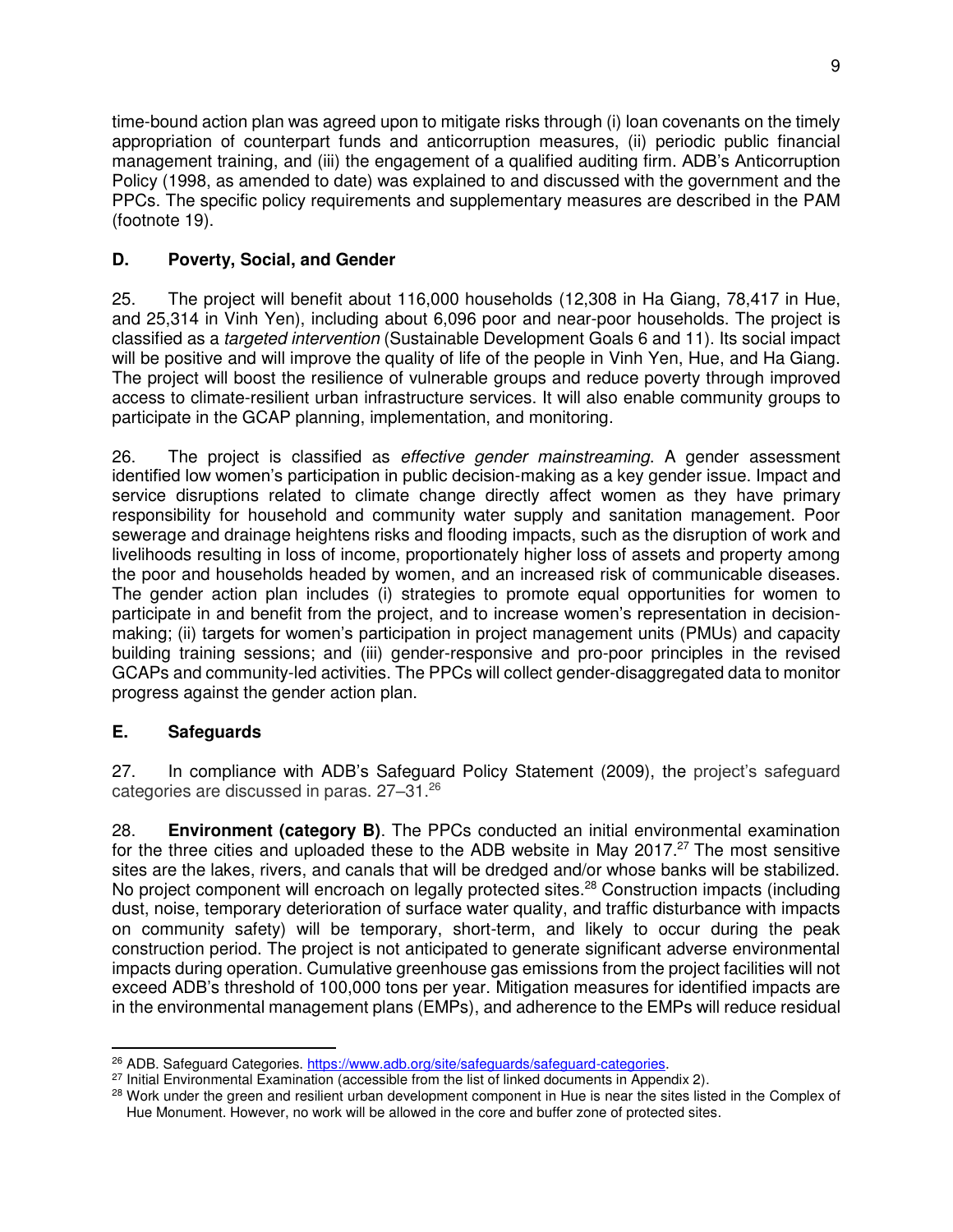impact significance to acceptable levels. The PMUs will oversee EMP implementation, and their capacity will be strengthened by the appointment of environment staff and supervision consultants during implementation. The PPCs held formal and informal focus group discussions for stakeholder consultations and defined grievance redress mechanisms.

29. The project's climate risk without mitigation is classified as *medium*. Key climate risks include sea-level rise (Hue) and increased precipitation intensity and variability (all cities). The project will significantly contribute to the cities' climate resilience by implementing the key climate resilience priorities in the GCAPs, the Vinh Phuc Climate Action Plan (2015–2030), and the Climate Action Plan for Hue City.<sup>29</sup> Community-led activities will target the most vulnerable communities in Hue and Vinh Yen.

30. **Involuntary resettlement (category A)**. The project will acquire 58.4 ha of land, of which 43.4 ha is agricultural. The project will affect 2,014 households (10,099 people) to varying degrees, with land acquisition and house relocation significantly affecting 610 households (3,058 people). ADB prepared two resettlement plans: one each for the Hue and Vinh Yen subprojects, and a resettlement and ethnic minority development plan (REMDP) for the Ha Giang subproject in line with the Safeguard Policy Statement. The government approved and disclosed the plans to the affected people and uploaded them to the ADB website in May 2017. The PPCs will finalize the plans based on the detailed measurement survey at the detailed engineering design stage, disclose them to the affected people, and submit them to ADB for approval. The PPCs will pay compensation for lost assets and resettlement allowances to the affected people, and will arrange livelihood rehabilitation in line with the resettlement plans and REMDP. Consultants will monitor and evaluate Implementation of the resettlement plans and REMDP internally and externally. The PMUs will have full-time land acquisition and resettlement staff who will support compliance with ADB safeguard requirements. Monitoring and evaluation reports will be prepared semiannually during implementation and annually for 2 years after resettlement completion in each subproject. The project has set up a transparent grievance redress mechanism that will provide meaningful consultation and trigger remedial action.

31. **Indigenous peoples (category B)**. In Ha Giang, ethnic minorities represent 41% of the population, mainly Tay (27%), Dao (6%), and Hoa (3%). While ethnic minorities in urban wards are integrated into the mainstream, those in rural communes still form distinct cultural and linguistic communities, and their poverty rate is significantly higher than that of their urban counterparts. The Ha Giang subproject will partially affect about 73 ethnic minorities. The REMDP outlining the issues and actions for ethnic minority integration for the Ha Giang subproject has been approved and disclosed by Ha Giang CPC to the affected persons. It was uploaded to the ADB website in May 2017. The project has no negative impact on Hue or Vinh Yen, which do not have any concentrated area of ethnic minorities.

# **F. Summary of Risk Assessment and Risk Management Plan**

32. The project's overall risk is *moderate*, but tariff reform, domestic resource mobilization, PMU staff capacity, and land acquisition and resettlement pose are substantial risks. Significant risks and mitigating measures are summarized in Table 4 and described in detail in the risk assessment and risk management plan.<sup>30</sup>

 <sup>29</sup> Vinh Phuc Department of Natural Resources and Environment. 2011. *Action Plan for Climate Change of Vinh Phuc Province*. Vinh Phuc (in Vietnamese); Institute for Social and Environmental Transition-International, Vietnam. 2014. *Climate Action Plan for Hue City: Responding to Climate Change from 2014–2020*. Hue.

<sup>30</sup> Risk Assessment and Risk Management Plan (accessible from the list of linked documents in Appendix 2).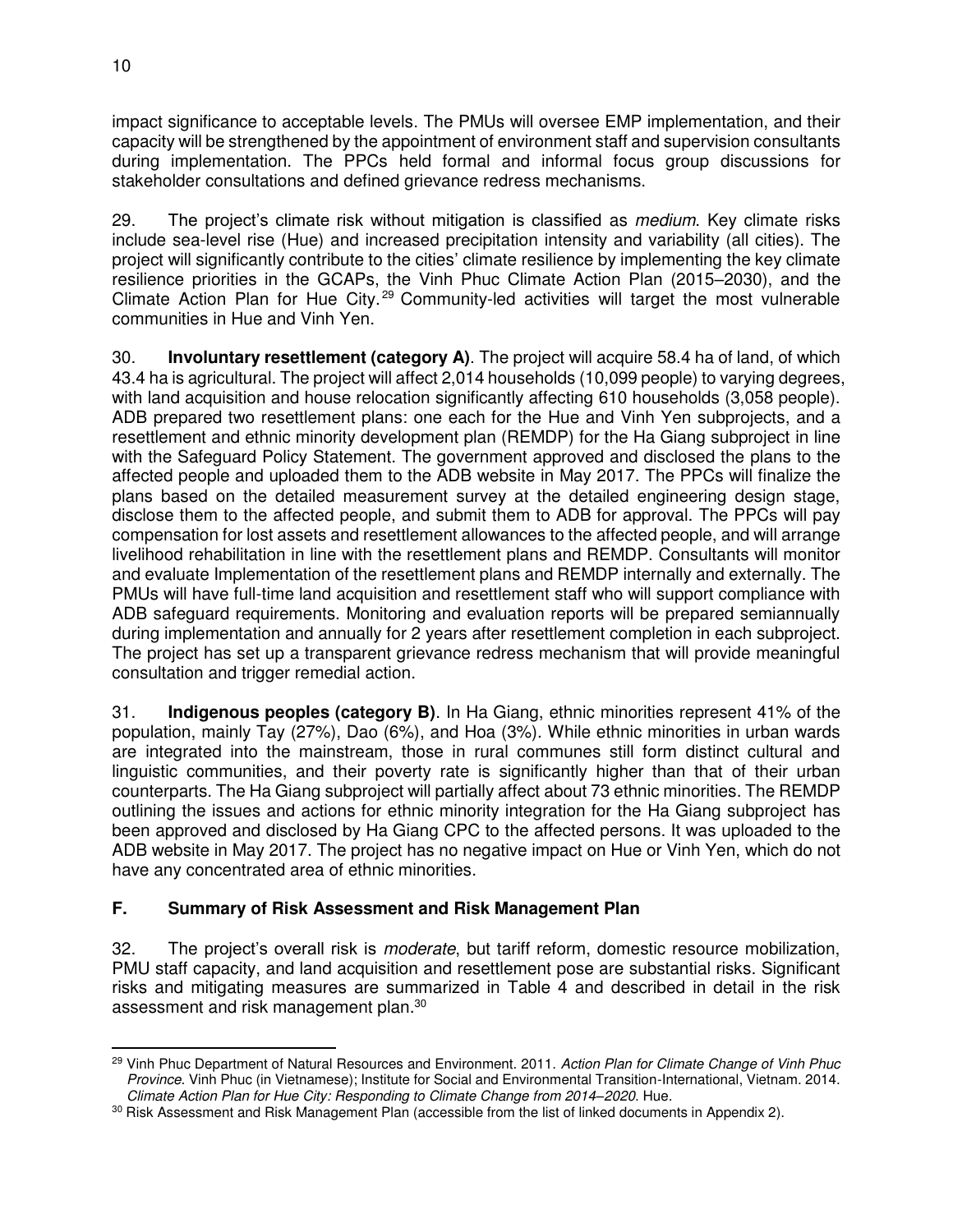| <b>Risks</b>                                     | <b>Mitigation Measures</b>                                                   |
|--------------------------------------------------|------------------------------------------------------------------------------|
| Formulation of the wastewater tariff road maps   | The requirement is stipulated in the legal agreements. ADB will              |
| and local regulations in compliance with the     | hold continual policy dialogue with the Vinh Phuc PPC.                       |
| Decree (80/2014/ND-CP) in Vinh Phuc is slow.     |                                                                              |
| Public resource allocation and domestic          | Loan covenants indicate that the PPCs will ensure proper                     |
| resource mobilization for counterpart funds and  | allocation for counterpart funds and operation and maintenance               |
| operation and maintenance costs are inefficient. | costs. ADB will organize periodic PFM training. <sup>a</sup>                 |
| PMU staff capacity to manage, monitor, and       | ADB will organize periodic PFM training. <sup>a</sup> PPCs will run separate |
| report on loans and grants is weak.              | accounts for loans and grants, prepare separate audit reports                |
|                                                  | annually, and recruit a financial specialist to provide training.            |
| PMU staff lack recent experience in procurement  | ADB will organize periodic PFM training. <sup>a</sup> The consultant         |
| transactions under projects funded by            | engaged by the PPCs will provide continual assistance and                    |
| international financial institutions.            | hands-on training.                                                           |
| Delays in the approval and implementation of     | A PPTA resettlement consultant will take early action on land                |
| land acquisition could put implementation behind | acquisition. ADB will proactively communicate with the PMUs to               |
| schedule.                                        | ensure the timely provision of compensation funds. The                       |
|                                                  | government earmarked the 2017-2018 budget for land acquisition.              |

# **Table 4: Summary of Risks and Mitigating Measures**

ADB = Asian Development Bank, PFM = public financial management, PMU = project management unit, PPC = provincial people's committee, PPTA = project preparatory technical assistance.

a ADB. 2015. *Technical Assistance to the Socialist Republic of Viet Nam for Capacity Building for Project Management Unit Professionalization*. Manila.

Source: Asian Development Bank.

#### **V. ASSURANCES AND CONDITIONS**

33. The government and PPCs have assured ADB that implementation of the project shall conform to all applicable ADB policies, including those concerning anticorruption measures, safeguards, gender, procurement, consulting services, and disbursement as described in detail in the PAM (footnote 19) and loan documents. The government and the PPCs have agreed with ADB on certain covenants for the project, which are set forth in the loan, grant, and project agreements. A loan disbursement condition has been added to the loan agreements requiring the signing of the relevant subsidiary loan agreements for each relevant PPC.

#### **VI. RECOMMENDATION**

34. I am satisfied that the proposed loan would comply with the Articles of Agreement of the Asian Development Bank (ADB) and recommend that the Board approve:

- (i) the loan of \$50,000,000 to the Socialist Republic of Viet Nam for the Secondary Green Cities Development Project, from ADB's ordinary capital resources, in regular terms, with interest to be determined in accordance with ADB's London interbank offered rate (LIBOR)-based lending facility; for a term of 25 years, including a grace period of 6 years; and such other terms and conditions as are substantially in accordance with those set forth in the draft loan and project agreements presented to the Board; and
- (ii) the loan of \$120,000,000 to the Socialist Republic of Viet Nam for the Secondary Green Cities Development Project, from ADB's ordinary capital resources, in concessional terms, with an interest charge at the rate of 2% per year during the grace period and thereafter; for a term of 25 years, including a grace period of 5 years; and such other terms and conditions as are substantially in accordance with those set forth in the draft loan and project agreements presented to the Board.

Takehiko Nakao President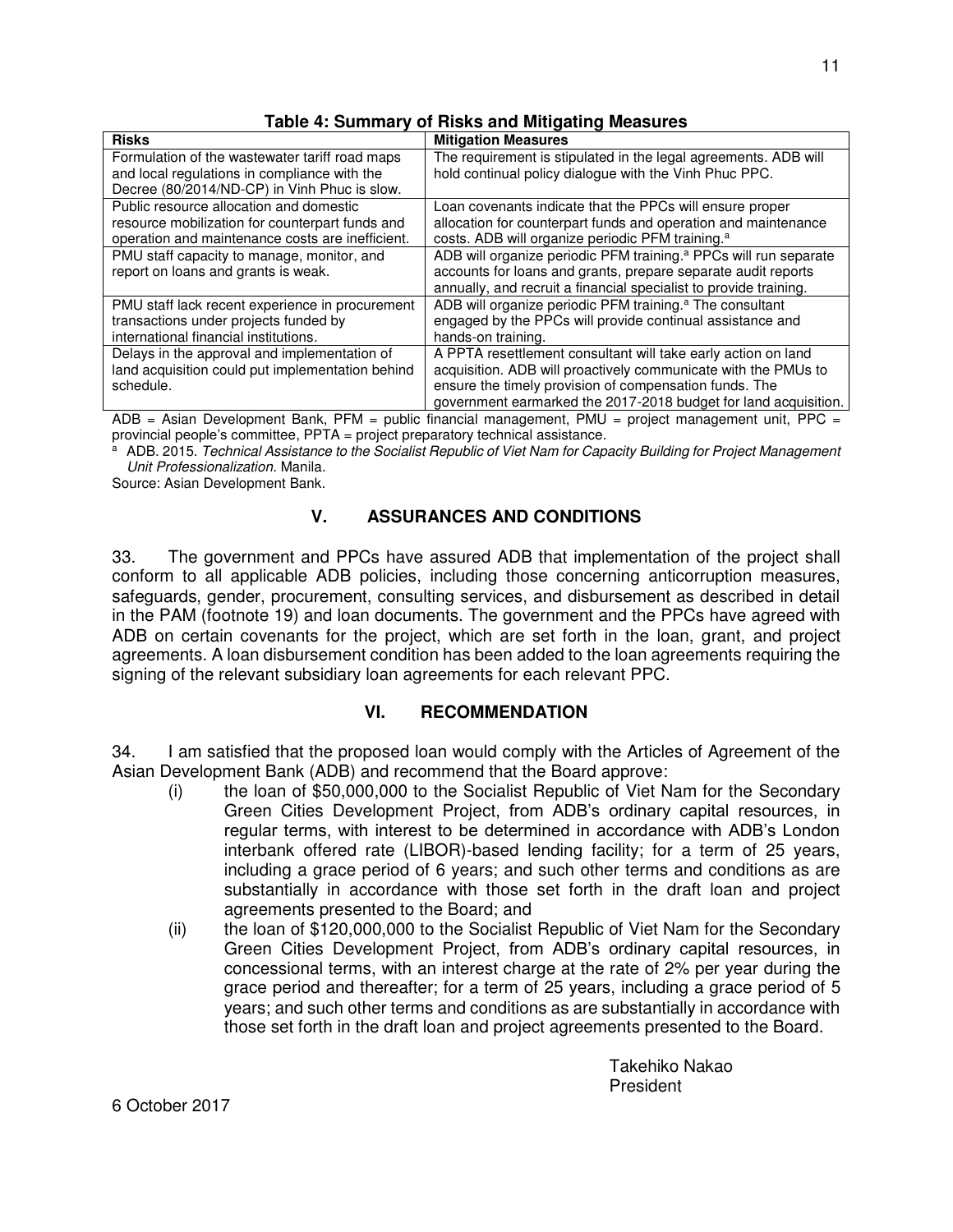### **DESIGN AND MONITORING FRAMEWORK**

**Impacts the Project is Aligned with** Efficiency, sustainability, and equitability of secondary cities development in Viet Nam improved (Orientation Master Plan for Viet Nam Urban System Development to 2025 with a Vision to 2050)<sup>a</sup>

|                                                                                                      | Performance Indicators with Targets and                                                                                                                                                                                                                               | <b>Data Sources and</b>                                                                      |                                                                                                                                                                                                       |
|------------------------------------------------------------------------------------------------------|-----------------------------------------------------------------------------------------------------------------------------------------------------------------------------------------------------------------------------------------------------------------------|----------------------------------------------------------------------------------------------|-------------------------------------------------------------------------------------------------------------------------------------------------------------------------------------------------------|
| <b>Results Chain</b>                                                                                 | <b>Baselines</b>                                                                                                                                                                                                                                                      | <b>Reporting Mechanisms</b>                                                                  | <b>Risks</b>                                                                                                                                                                                          |
| <b>Outcome</b>                                                                                       | By 2024                                                                                                                                                                                                                                                               |                                                                                              |                                                                                                                                                                                                       |
| Environmental<br>sustainability,<br>inclusiveness,<br>and climate<br>resilience of<br>Vinh Yen, Hue, | a. The quality of green infrastructure rated<br>satisfactory (4 of 5) or highly satisfactory (5<br>of 5) by more than 80% of respondents to<br>user satisfaction surveys on urban<br>environment and infrastructure services<br>(2016 baseline: not applicable)       | a. User satisfaction<br>survey report on urban<br>environment and<br>infrastructure services | Slow formulation of<br>wastewater tariff<br>roadmaps and local<br>regulations in<br>compliance with the<br>Decree on Water<br>Drainage and<br>Wastewater<br><b>Treatment in Vinh</b><br>Phuc province |
| and Ha Giang<br>strengthened                                                                         | b. 20% of employment opportunities from<br>the O&M of project facilities created for the<br>poor and near-poor (2016 baseline: 0) <sup>b</sup>                                                                                                                        | b-e. Vinh Yen, Hue, and<br>Ha Giang project<br>progress reports                              |                                                                                                                                                                                                       |
|                                                                                                      | c. 11,000 m <sup>3</sup> of wastewater collected and<br>treated per day in Vinh Yen (2016 baseline:<br>5,000 $m^3$ per day)                                                                                                                                           |                                                                                              |                                                                                                                                                                                                       |
|                                                                                                      | d. The frequency of flood events in the Hue<br>Citadel reduced to once in 5 years (2016<br>baseline: once in 2 years)                                                                                                                                                 |                                                                                              |                                                                                                                                                                                                       |
|                                                                                                      | e. Five central wards in Ha Giang (Minh<br>Khai, Nguyen Trai, Quang Trung, and Tran<br>Phu) protected by once-in-15-year rainfall<br>$(2016 \text{ baseline: 0})$                                                                                                     |                                                                                              |                                                                                                                                                                                                       |
| <b>Outputs</b><br>1. Green and<br>resilient urban                                                    | By 2023<br>1a. 3.5 km of embankments along the Dam<br>Vac lake protected (2016 baseline: 0)                                                                                                                                                                           | 1a-g. Vinh Yen project<br>progress report                                                    | Inefficient public<br>resource allocation                                                                                                                                                             |
| infrastructure<br>services in Vinh<br>Yen improved                                                   | 1b. 44.5 ha of green public park space built<br>with green landscaping and auxiliary<br>facilities (2016 baseline: 0)                                                                                                                                                 |                                                                                              | and domestic<br>resource mobilization<br>for counterpart funds                                                                                                                                        |
|                                                                                                      | 1c. 5.6 km of arterial roads with bicycle<br>lanes and pedestrian walkways constructed<br>(2016 baseline: 0)                                                                                                                                                          |                                                                                              |                                                                                                                                                                                                       |
|                                                                                                      | 1d. 3,800 households connected to a<br>centralized wastewater treatment system,<br>benefiting 80% of women-headed<br>households (2016 baseline: not applicable)                                                                                                       |                                                                                              |                                                                                                                                                                                                       |
|                                                                                                      | 1e. Climate change resilience projects<br>including gender-responsive and pro-poor<br>features completed in at least two climate-<br>vulnerable communities (2016 baseline: 0)                                                                                        |                                                                                              |                                                                                                                                                                                                       |
|                                                                                                      | 1f. At least 75 government professionals (at<br>least 33% women) gained new skills in<br>green and resilient city concept and<br>integrated planning (2016 baseline: 0)                                                                                               |                                                                                              |                                                                                                                                                                                                       |
|                                                                                                      | 1g. At least 30 government staff (at least<br>33% women) in the executing and<br>implementing agencies gained new project<br>management skills on procurement,<br>safeguards, social and gender, public<br>finance, and anticorruption measures (2016<br>baseline: 0) |                                                                                              |                                                                                                                                                                                                       |
| 2. Green and<br>resilient urban                                                                      | 2a. 21.9 km of drainage pipelines completed<br>inside the Citadel (2016 baseline: 0)                                                                                                                                                                                  | 2a-h. Hue project<br>progress report                                                         | Inefficient public<br>resource allocation                                                                                                                                                             |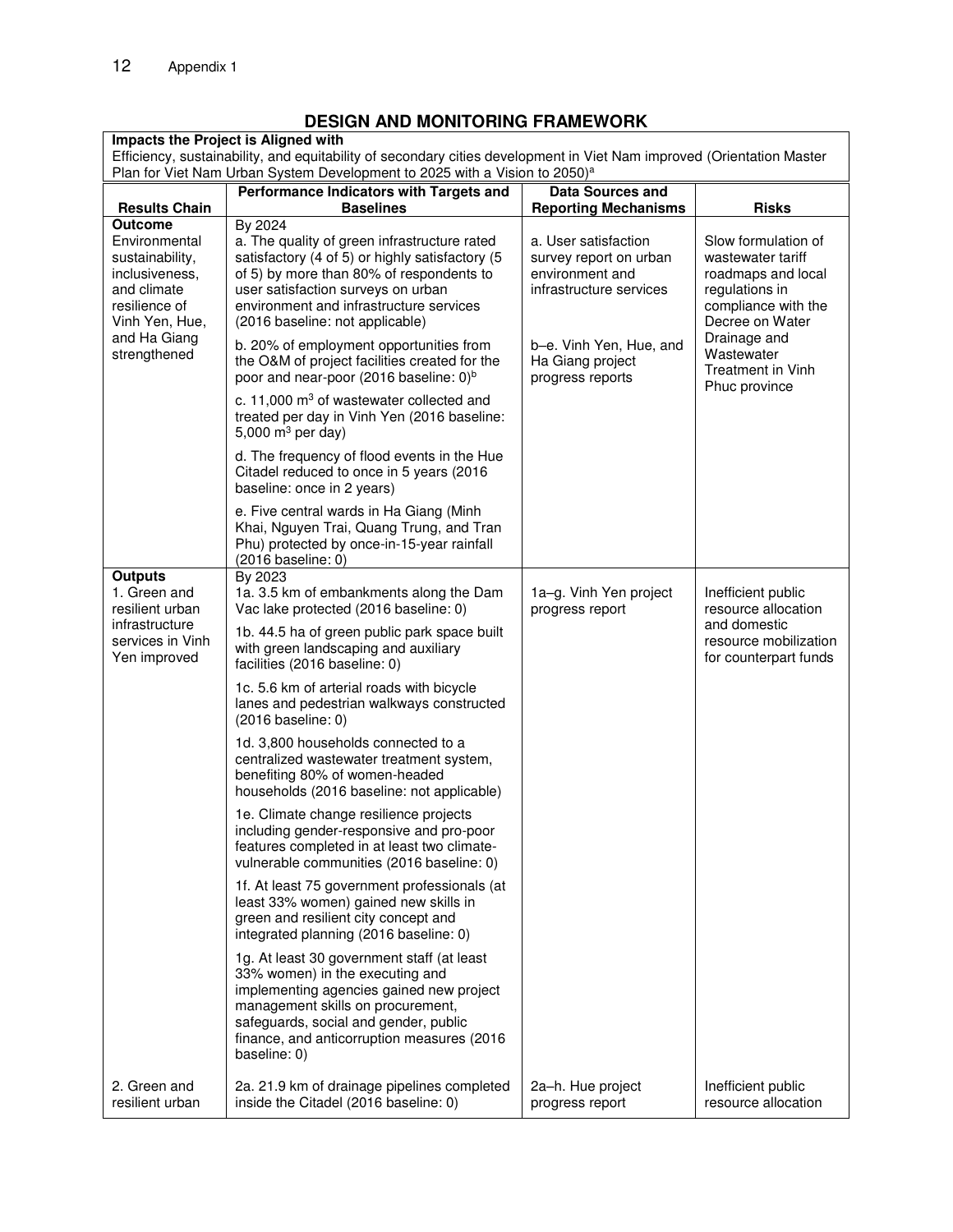|                                                             | Performance Indicators with Targets and                                                                                                                                                                                                                                                                                                                                                                       | Data Sources and                          |                                                                |  |
|-------------------------------------------------------------|---------------------------------------------------------------------------------------------------------------------------------------------------------------------------------------------------------------------------------------------------------------------------------------------------------------------------------------------------------------------------------------------------------------|-------------------------------------------|----------------------------------------------------------------|--|
| <b>Results Chain</b>                                        | <b>Baselines</b>                                                                                                                                                                                                                                                                                                                                                                                              | <b>Reporting Mechanisms</b>               | <b>Risks</b>                                                   |  |
| infrastructure<br>services in Hue<br>improved               | 2b. 9.0 km of embankment along the An<br>Cuu, An Hoa, Dong Ba, Ke Van, Lap, and<br>Nhu Y rivers protected; and their river<br>courses rehabilitated (2016 baseline: 0)                                                                                                                                                                                                                                        |                                           | and domestic<br>resource mobilization<br>for counterpart funds |  |
|                                                             | 2c. 469 households in Pho Son village<br>connected to the existing water supply<br>system (2016 baseline: 0)                                                                                                                                                                                                                                                                                                  |                                           |                                                                |  |
|                                                             | 2d. 17.2 ha of green public park space built<br>with auxiliary facilities (2016 baseline: 0)                                                                                                                                                                                                                                                                                                                  |                                           |                                                                |  |
|                                                             | 2e. 7.2 km of urban roads and three bridges<br>constructed (2016 baseline: 0)                                                                                                                                                                                                                                                                                                                                 |                                           |                                                                |  |
|                                                             | 2f. Climate change resilience projects<br>including gender-responsive and pro-poor<br>features completed in at least two climate-<br>vulnerable communities (2016 baseline: 0)                                                                                                                                                                                                                                |                                           |                                                                |  |
|                                                             | 2g. At least 75 government professionals (at<br>least 33% women) gained new skills in<br>green and resilient city concept and<br>integrated planning (2016 baseline: 0)                                                                                                                                                                                                                                       |                                           |                                                                |  |
| 3. Green and<br>resilient urban<br>infrastructure           | 2h. At least 30 government staff (at least<br>33% women) in the executing and<br>implementing agencies gained new project<br>management skills on procurement,<br>safeguards, social and gender, public<br>finance, and anticorruption measures (2016<br>baseline: 0)<br>3a. 7.0 km of urban drainage channels in the<br>Minh Khai, Nguyen Trai, Quang Trung, and<br>Tran Phu wards upgraded or rehabilitated | 3a-f. Ha Giang project<br>progress report | Inefficient public<br>resource allocation<br>and domestic      |  |
| services in Ha<br>Giang improved                            | 3b. 5.6 km of embankments along the Lo<br>and Mien rivers and Me stream protected,<br>and the river courses rehabilitated (2016<br>baseline: 0)                                                                                                                                                                                                                                                               |                                           | resource mobilization<br>for counterpart funds                 |  |
|                                                             | 3c. 6.2 km of urban roads constructed (2016<br>baseline: 0)                                                                                                                                                                                                                                                                                                                                                   |                                           |                                                                |  |
|                                                             | 3d. 1,900 streetlights replaced with energy-<br>efficient streetlights (2016 baseline: 0)                                                                                                                                                                                                                                                                                                                     |                                           |                                                                |  |
|                                                             | 3e. At least 50 government professionals (at<br>least 33% women) gained new skills in<br>green and resilient city concept and<br>integrated planning (2016 baseline: 0)                                                                                                                                                                                                                                       |                                           |                                                                |  |
|                                                             | 3f. At least 20 government staff (at least<br>33% women) in the executing and<br>implementing agencies gained new project<br>management skills on procurement,<br>safeguards, social and gender, public<br>finance, and anticorruption measures (2016<br>baseline: 0)                                                                                                                                         |                                           |                                                                |  |
| <b>Key Activities with Milestones</b>                       |                                                                                                                                                                                                                                                                                                                                                                                                               |                                           |                                                                |  |
| 1.                                                          | Green and resilient urban infrastructure services in Vinh Yen improved<br>1.1. Complete detailed design and approval of the updated EMP and resettlement plan by Q3 2019                                                                                                                                                                                                                                      |                                           |                                                                |  |
| 1.2. Complete procurement of consulting services by Q1 2020 |                                                                                                                                                                                                                                                                                                                                                                                                               |                                           |                                                                |  |

1.3. Complete land acquisition and resettlement activities by Q4 2021

1.4. Complete procurement of works by Q1 2022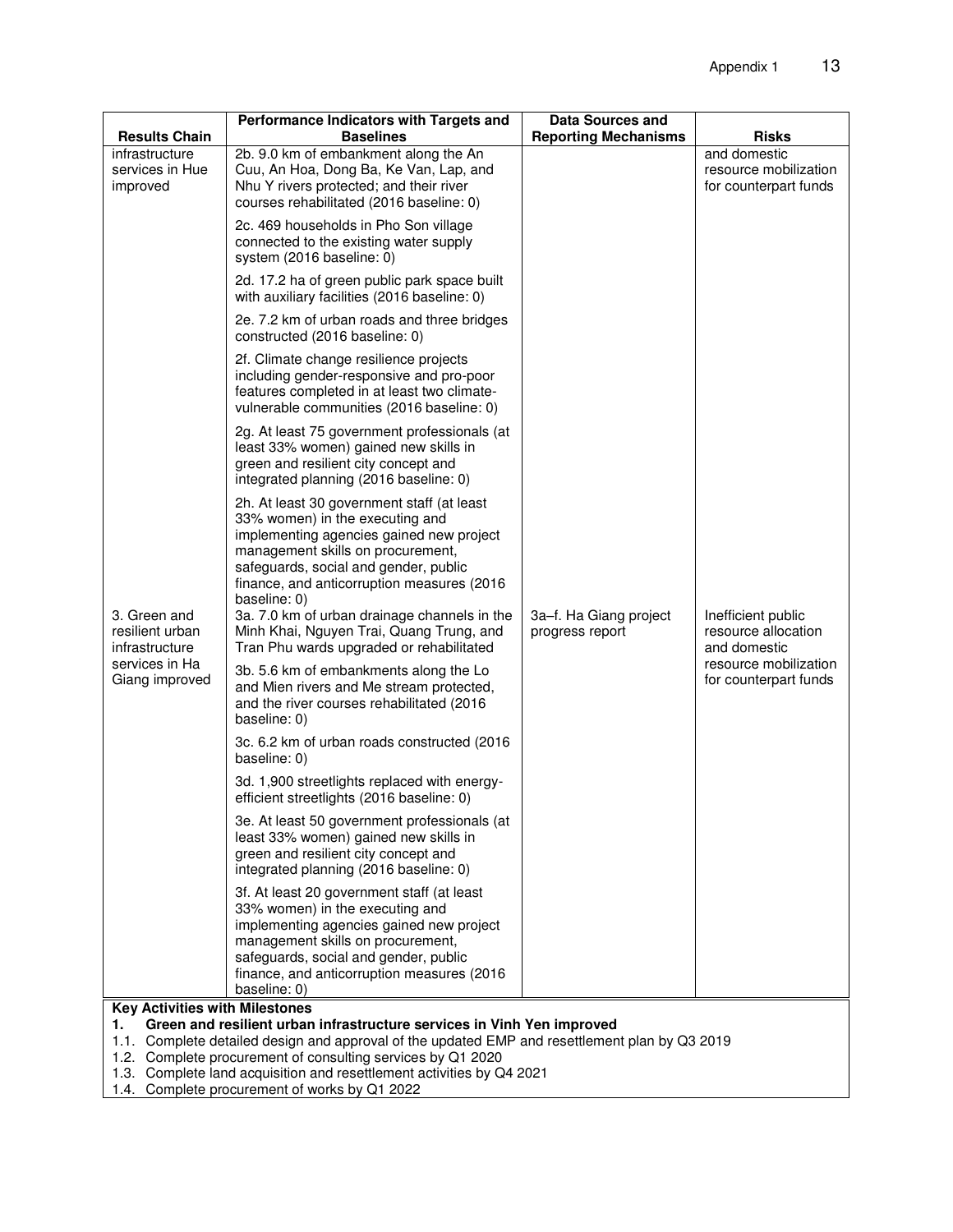1.5. Complete training on procurement, safeguards, social and gender, public finance, and anticorruption measures by Q1 2022 1.6. Complete works, consulting services, and community-led activities by Q4 2023 1.7. Complete training on green and resilient city concept and integrated planning by Q4 2023 **2. Green and resilient urban infrastructure services in Hue improved**  2.1. Complete detailed design and approval of the updated EMP and resettlement plan by Q1 2020 2.2. Complete procurement of consulting services by Q2 2020 2.3. Complete land acquisition and resettlement activities by Q2 2022 2.4. Complete procurement of works by Q3 2022 2.5. Complete training on procurement, safeguards, social and gender, public finance, and anticorruption measures by Q1 2022 2.6. Complete works, consulting services, and community-led activities by Q4 2023 2.7. Complete training on green and resilient city concept and integrated planning by Q4 2023 **3. Green and resilient urban infrastructure services in Ha Giang improved**  3.1. Complete detailed design and approval of the updated EMP and resettlement and ethnic minority development plan by Q2 2019 3.2. Complete procurement of consulting services by Q1 2020 3.3. Complete land acquisition and resettlement activities by Q4 2021 3.4. Complete procurement of works by Q1 2022 3.5. Complete training on procurement, safeguards, social and gender, public finance, and anticorruption measures by Q1 2022 3.6. Complete works and consulting services by Q4 2023 3.7. Complete training on green and resilient city concept and integrated planning by Q4 2023 **Project Management Activities**  Engage consulting services for construction supervision, environment and social compliance monitoring, construction supervision, detailed engineering design, and auditing by Q4 2019 **Inputs**  Asian Development Bank (OCR): \$50,000,000 (regular loan) Asian Development Bank (OCR): \$120,000,000 (concessional loan) Government: \$47,870,000 Global Environment Facility: \$2,000,000 (grant) Urban Climate Change Resilience Trust Fund under the Urban Financing Partnership Facility: \$4,000,000 (grant) Global Environment Facility: \$10,823,091 (TA grant) Urban Climate Change Resilience Trust Fund under the Urban Financing Partnership Facility: \$2,000,000 (TA grant) **Assumptions for Partner Financing**  Not applicable EMP = environmental management plan, ha = hectare, IEE = initial environmental examination, km = kilometer, m<sup>3</sup> =

cubic meter,  $O&M =$  operation and maintenance,  $OCR =$  ordinary capital resources,  $Q =$  quarter,  $TA =$  technical assistance.

<sup>a</sup> Government of Viet Nam. 2009. *Orientation Master Plan for Viet Nam Urban System Development to 2025 with a Vision to 2050*. Ha Noi (Prime Minister's Decision 445/2009).

<sup>b</sup> Poor and near-poor are defined as people with incomes below the near-poor line defined by the Ministry of Labour, Invalids and Social Affairs. The 2010 near-poor threshold is D653,000 per person per month. Source: Asian Development Bank.